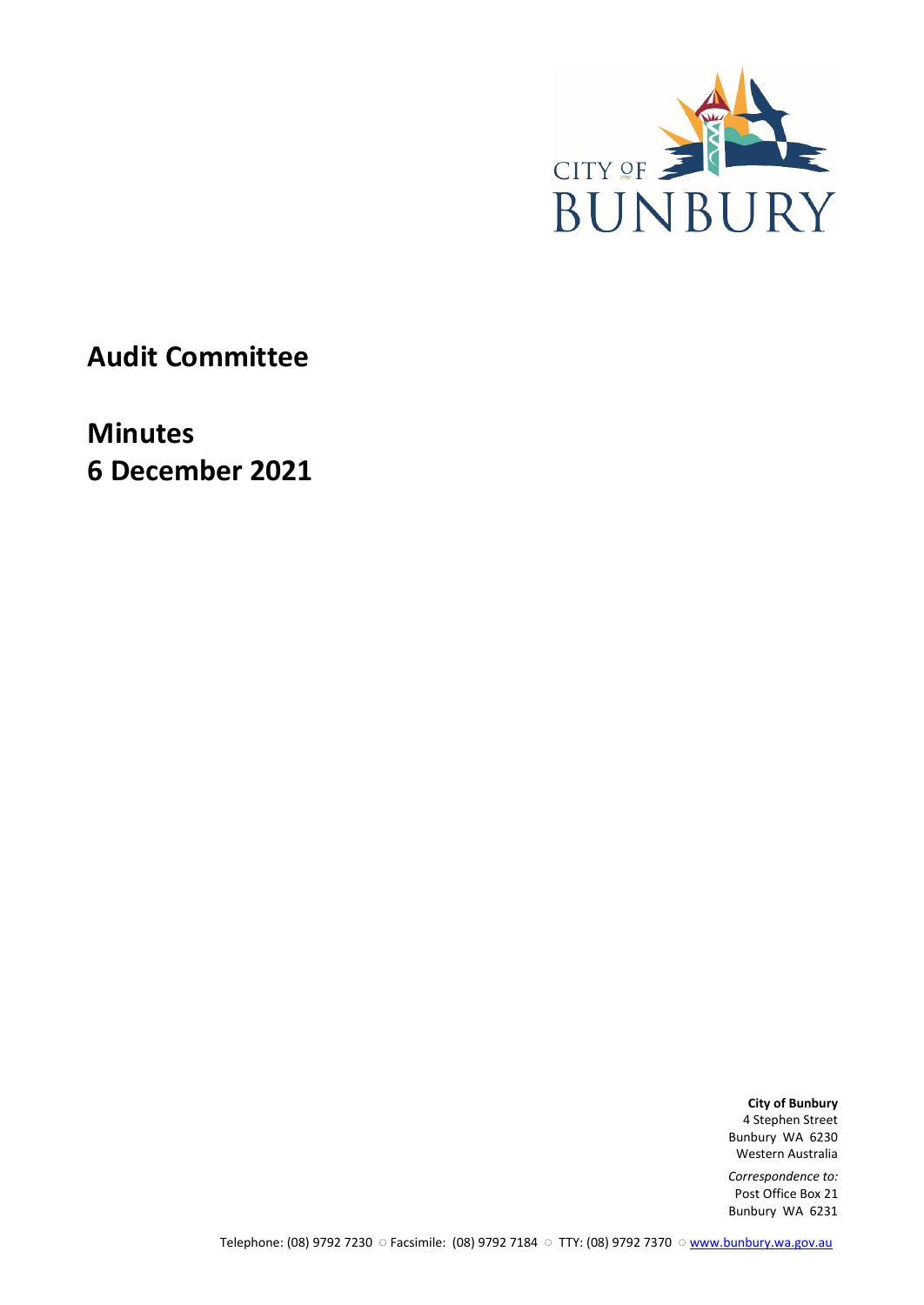

## **Audit Committee Terms of Reference**

*The duties and responsibilities of the committee will be:*

- *a) Provide guidance and assistance to Council as to the carrying out the functions of the local government in relation to audits and matters related to financial management;*
- *b) Meet with the auditor once in each year and provide a report to Council on the matters discussed and outcome of those discussions;*
- *c) Liaise with the CEO to ensure that the local government does everything in its power to:* 
	- *- assist the auditor to conduct the audit and carry out his or her other duties under the Local Government Act 1995; and* 
		- *- ensure that audits are conducted successfully and expeditiously;*
- *d) Examine the reports of the auditor after receiving a report from the CEO on the matters to:* 
	- *- determine if any matters raised require action to be taken by the local government; and*
	- *- oversee the implementation of any action so determined in respect of those matters;*
- *e) Review the report prepared by the CEO on any actions taken in respect of any matters raised in the report of the auditor and presenting the report to Council for adoption prior to the end of the next financial year or 6 months after the last report prepared by the auditor is received, whichever is the latest in time;*
- *f) Review the scope of the internal audit plan and program and its effectiveness;*
- *g) Review the appropriateness of special internal audit assignments undertaken by internal audit at the request of Council or the CEO;*
- *h) Review the level of resources allocated to internal audit and the scope of its authority;*
- *i) Review reports of internal audits, monitor the implementation of recommendations made by the audit and review the extent to which Council and management reacts to matters raised;*
- *j) Facilitate liaison between the internal and external auditor to promote compatibility, to the extent appropriate, between their audit programs;*
- *k) Review the local government's draft annual financial report, focusing on:* 
	- *- accounting policies and practices;*
	- *- changes to accounting policies and practices;*
	- *- the process used in making significant accounting estimates;*
	- *- significant adjustments to the financial report (if any) arising from the audit process;*
	- *- compliance with accounting standards and other reporting requirements; and* 
		- *- significant variances from prior years;*
- *l) Consider and recommend adoption of the annual financial report to Council. Review any significant changes that may arise subsequent to any such recommendation but before the annual financial report is signed;*
- *m) Address issues brought to the attention of the committee, including responding to requests from Council for advice that are within the parameters of the committee's terms of reference;*
- *n) Seek information or obtain expert advice through the CEO on matters of concern within the scope of the committee's terms of reference following authorisation from the Council;*
- *o) Review the annual Compliance Audit Return and report to the council the results of that review,*
- *p) Having regard to the culture and capability of the organisation, consider the CEO's reviews of the appropriateness and effectiveness of the local government's systems and procedures in regard to risk management, internal control and legislative compliance, required to be provided to the committee, and report to the council the results of those reviews;*
- *q) Monitor and advise the CEO when the CEO is carrying out functions in relation to a review of the appropriateness and effectiveness of the local government's systems and procedures in regard to risk management, internal control and legislative compliance;*
- *r) Oversee the implementation of any action required following receipt of the review of the appropriateness and effectiveness of the local government's systems and procedures in regard to risk management, internal control and legislative compliance;*
- *s) Monitor and advise the CEO when the CEO is carrying out functions in relation to a review of the appropriateness and effectiveness of the financial management systems and procedures;*
- *t) Oversee the implementation of any action required following receipt of a review of the appropriateness and effectiveness of the financial management systems and procedures.*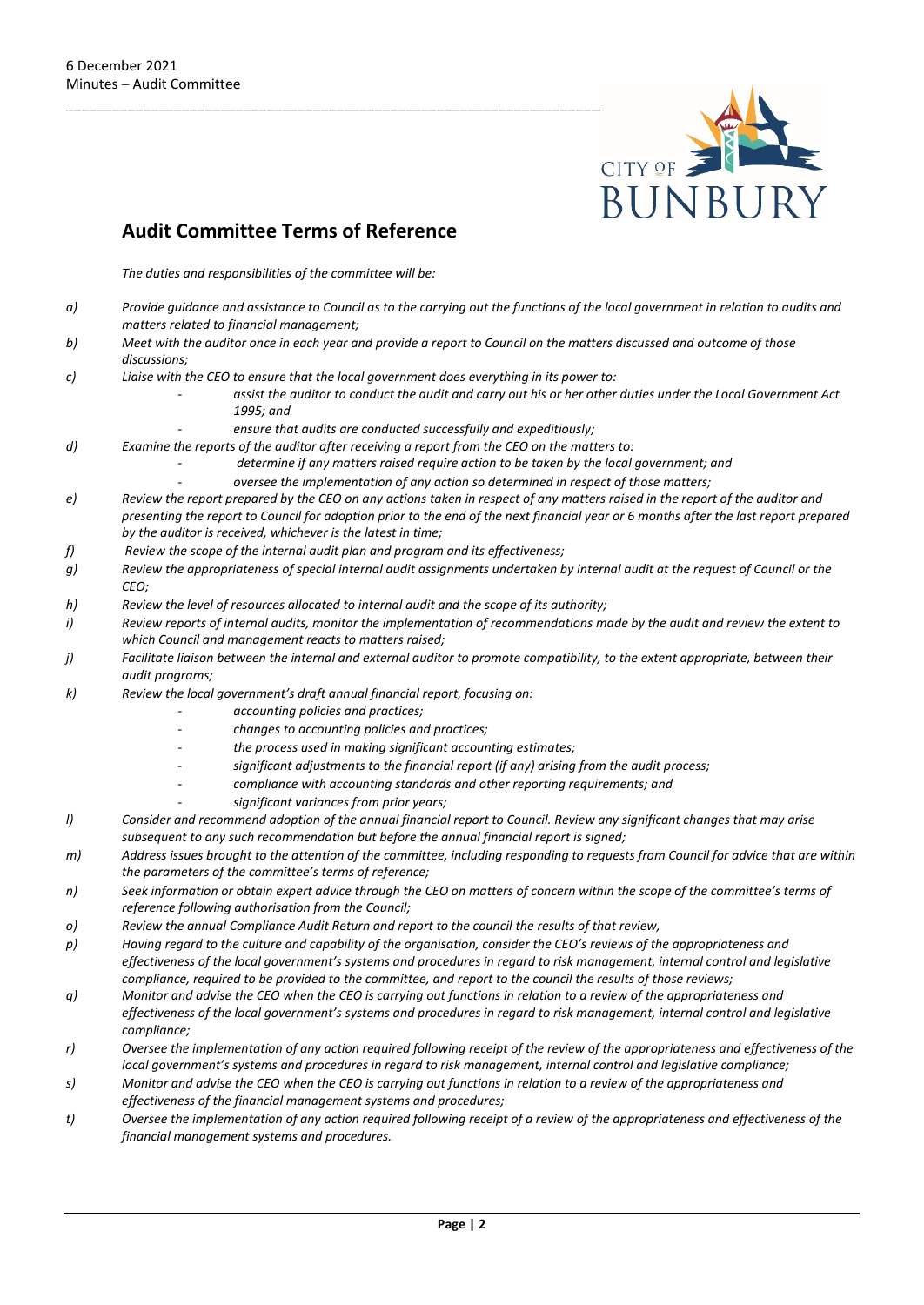# **Table of Contents**

| 1.  |      |                                                                                          |  |  |
|-----|------|------------------------------------------------------------------------------------------|--|--|
| 2.  |      |                                                                                          |  |  |
| 3.  |      |                                                                                          |  |  |
| 4.  |      |                                                                                          |  |  |
|     | 4.1  |                                                                                          |  |  |
|     | 4.2  |                                                                                          |  |  |
| 5.  |      |                                                                                          |  |  |
| 6.  |      |                                                                                          |  |  |
| 7.  |      |                                                                                          |  |  |
| 8.  |      |                                                                                          |  |  |
| 9.  |      |                                                                                          |  |  |
| 10. |      |                                                                                          |  |  |
|     | 10.1 | Draft Auditors Report and Annual Financial Statements for the year ending 30 June 2021 7 |  |  |
|     | 10.2 |                                                                                          |  |  |
|     | 10.3 |                                                                                          |  |  |
|     | 10.4 |                                                                                          |  |  |
| 11. |      |                                                                                          |  |  |
|     | 11.1 |                                                                                          |  |  |
|     | 11.2 |                                                                                          |  |  |
| 12. |      |                                                                                          |  |  |
| 13. |      |                                                                                          |  |  |
| 14. |      |                                                                                          |  |  |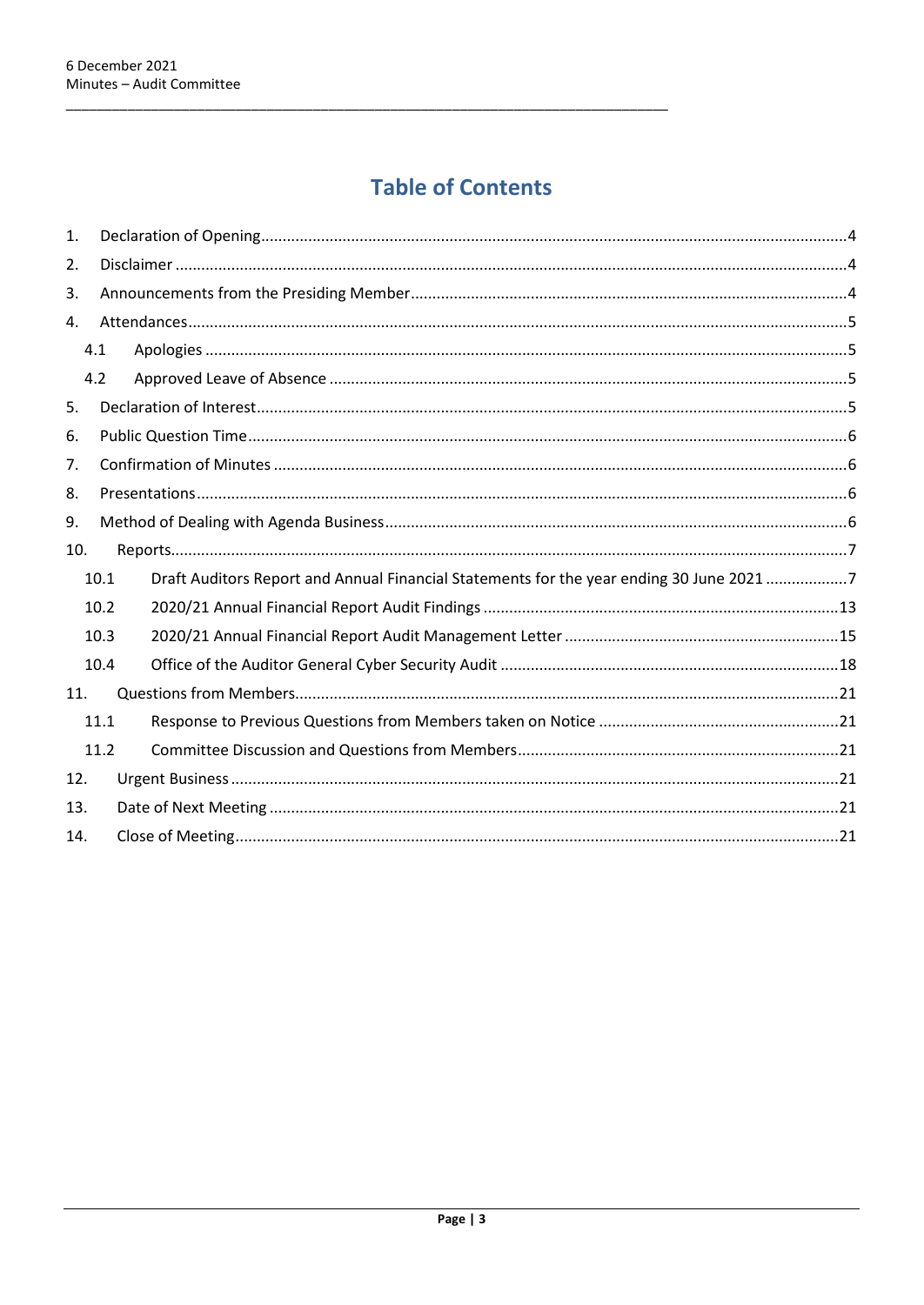## **Acknowledgement of Country**

We acknowledge the Traditional Custodians of this land, the Wardandi Noongar people, and pay our respects to Elders past, present and future.

## **Audit Committee Minutes 6 December 2021**

Members of the public to note that recommendations made by this committee are not final and will be subject to adoption (or otherwise) at a future meeting of the Bunbury City Council.

#### <span id="page-3-0"></span>**1. Declaration of Opening**

The meeting was opened at 11.30am by the Chief Executive Officer.

\_\_\_\_\_\_\_\_\_\_\_\_\_\_\_\_\_\_\_\_\_\_\_\_\_\_\_\_\_\_\_\_\_\_\_\_\_\_\_\_\_\_\_\_\_\_\_\_\_\_\_\_\_\_\_\_\_\_\_\_\_\_\_\_\_\_\_\_\_\_\_\_\_\_\_\_\_\_

As this was the first meeting of the Audit Committee since the 2021 local government elections, the committee is required to elect a Presiding Member from amongst themselves in accordance with Section 5.12 of the *Local Government Act 1995*.

The CEO called for nominations for the position of Presiding Member.

Cr Kozisek nominated Cr Andrew to be Presiding Member of the Audit Committee. Cr Andrew accepted. There being no further nominations, Cr Andrew was duly elected Chair of the Audit Committee until October 2023.

Cr Andrew assumed the Chair.

#### <span id="page-3-1"></span>**2. Disclaimer**

Not applicable to this committee.

### <span id="page-3-2"></span>**3. Announcements from the Presiding Member**

Nil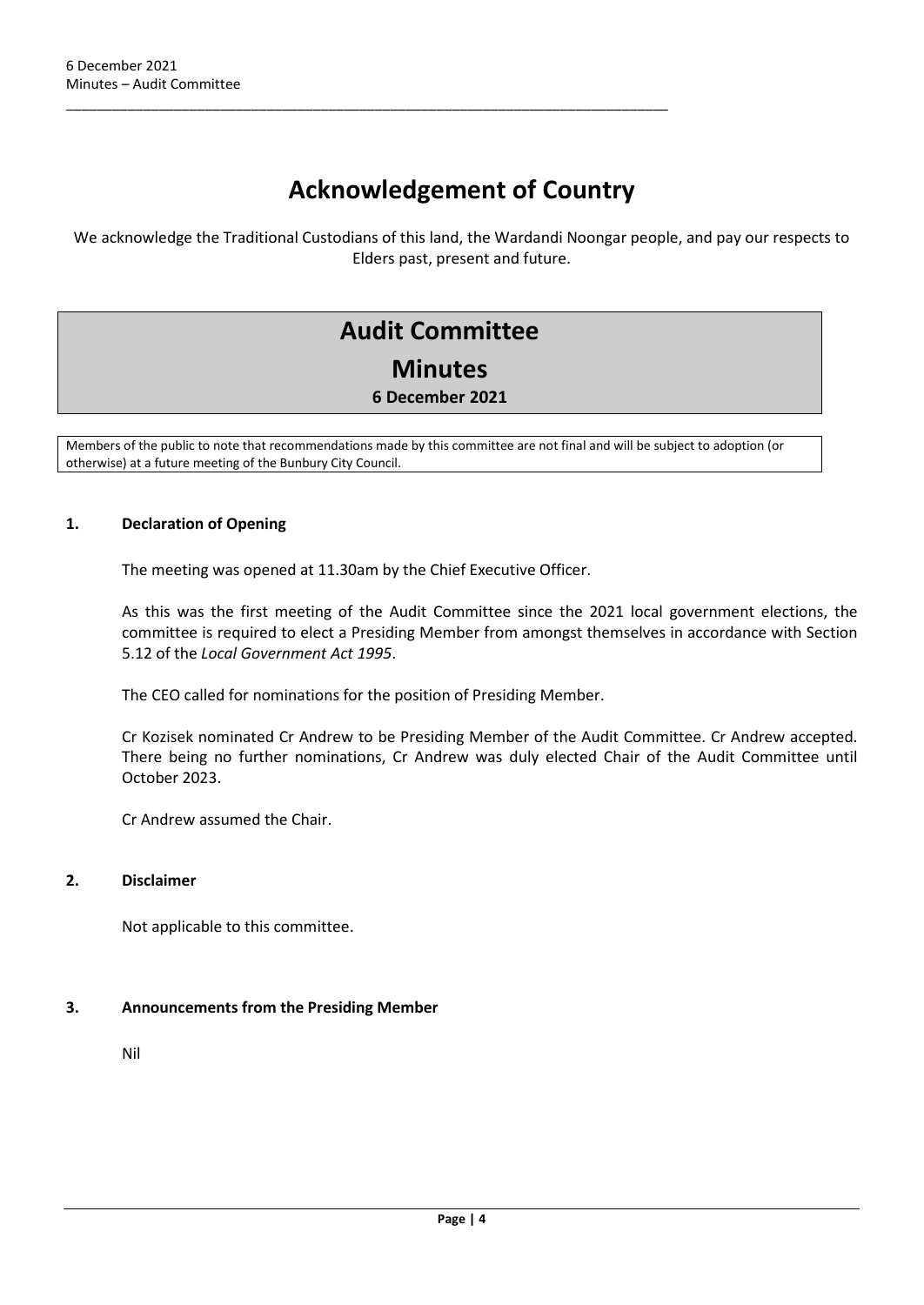#### <span id="page-4-0"></span>**4. Attendances**

### *Committee Members:*

| <b>Member Name</b>  | Representing       |
|---------------------|--------------------|
| Mayor Jaysen Miguel | City of Bunbury    |
| Cr Ben Andrew       | City of Bunbury    |
| Cr Kris Plumb       | City of Bunbury    |
| Cr Cheryl Kozisek   | City of Bunbury    |
| Mr John Barratt     | Independent Member |

\_\_\_\_\_\_\_\_\_\_\_\_\_\_\_\_\_\_\_\_\_\_\_\_\_\_\_\_\_\_\_\_\_\_\_\_\_\_\_\_\_\_\_\_\_\_\_\_\_\_\_\_\_\_\_\_\_\_\_\_\_\_\_\_\_\_\_\_\_\_\_\_\_\_\_\_\_\_

#### *Support Staff/Visitors:*

| <b>Name</b>        | <b>Title</b>                                         |  |  |
|--------------------|------------------------------------------------------|--|--|
| Mr Greg Golinski   | <b>Manager Governance</b>                            |  |  |
| Mr Mal Osborne     | <b>Chief Executive Officer</b>                       |  |  |
| Mr David Ransom    | Manager Finance                                      |  |  |
| Ms Vicki Gregg     | <b>Team Leader Financial Accounting</b>              |  |  |
| Mr Shaun Hill      | Manager Strategy, Performance and Digital            |  |  |
| Mrs Karin Strachan | Director Strategy and Organisational Performance     |  |  |
| Carly Meagher      | Director Financial Audit, OAG (via video conference) |  |  |
| Tim Partridge      | Director, AMD                                        |  |  |

#### <span id="page-4-1"></span>*4.1 Apologies*

Nil

### <span id="page-4-2"></span>*4.2 Approved Leave of Absence*

Nil

### <span id="page-4-3"></span>**5. Declaration of Interest**

IMPORTANT: Committee members to complete a "Disclosure of Interest" form for each item on the agenda in which they wish to disclose a financial/proximity/impartiality interest. They should give the form to the Presiding Member before the meeting commences. After the meeting, the form is to be forwarded to the Administration Services Section for inclusion in the Corporate Financial Disclosures Register.

Nil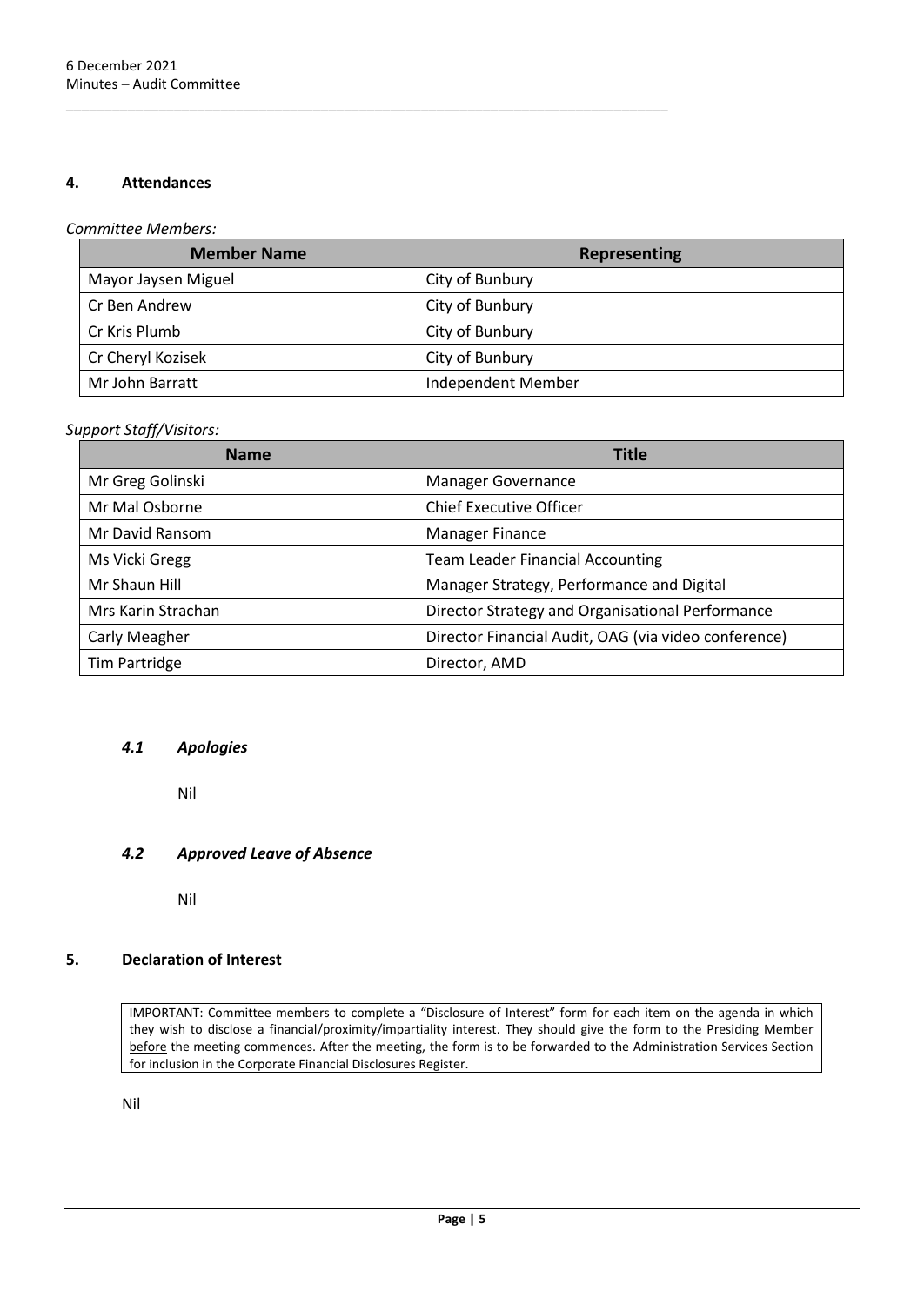#### <span id="page-5-0"></span>**6. Public Question Time**

Not applicable to this committee.

#### <span id="page-5-1"></span>**7. Confirmation of Minutes**

Committee Decision: Moved: Cr Kozisek Seconded: Mayor Miguel

\_\_\_\_\_\_\_\_\_\_\_\_\_\_\_\_\_\_\_\_\_\_\_\_\_\_\_\_\_\_\_\_\_\_\_\_\_\_\_\_\_\_\_\_\_\_\_\_\_\_\_\_\_\_\_\_\_\_\_\_\_\_\_\_\_\_\_\_\_\_\_\_\_\_\_\_\_\_

#### *The minutes of the Audit Committee Meeting held on 28 July 2021 are confirmed as a true and accurate record.*

CARRIED

#### <span id="page-5-2"></span>**8. Presentations**

As part of an exit meeting, Carly Meagher from the OAG and Tim Partridge from AMD provided the committee with a general overview of the outcomes of the City's 2020/21 audit and answered general questions from the Committee.

Mr Partridge gave an overview of the audit approach taken by AMD, and confirmed that any issues raised in the interim audit had been addressed. He noted that there were no variations to the original audit plan, as well as no subsequent events impacting the audit, meaning the audit was undertaken as originally planned.

Mr Partridge noted the only prior year audit issue still ongoing was the matter of purchase orders being raised after invoice, but also stated that AMD acknowledged that processes have been improved to address this matter moving forward.

Notwithstanding the unqualified opinion, Mr Partridge did however alert the committee to two financial ratios that did not meet the benchmarks set by the department of Local Government, Sport and Cultural Industries (the Department), being the Asset Sustainability Ratio and the Operating Surplus ratio. Mr Partridge did clarify that it is not unusual for local governments' to not meet these particular ratio benchmarks, and Ms Meagher added that the OAG has undertaken some advocacy to the Department in this regard, questioning the efficacy of the current benchmarks.

Mr Partridge also noted an Emphasis of Matter that had been identified in relation to Bunbury's share of investment in the Bunbury Harvey Regional Council. It was clarified by Mr Partridge that the OAG had not previously expressed concern at the manner in which the City accounted for the BHRC in its financial statements, however have now identified that this is a matter that will need to be rectified for the 21/22 audit. The CEO confirmed that the City is currently in discussions with the Shire of Harvey to ascertain the best model into the future for the operation of the Stanley Road facility.

#### <span id="page-5-3"></span>**9. Method of Dealing with Agenda Business**

All items were dealt with in the order they appeared in the agenda.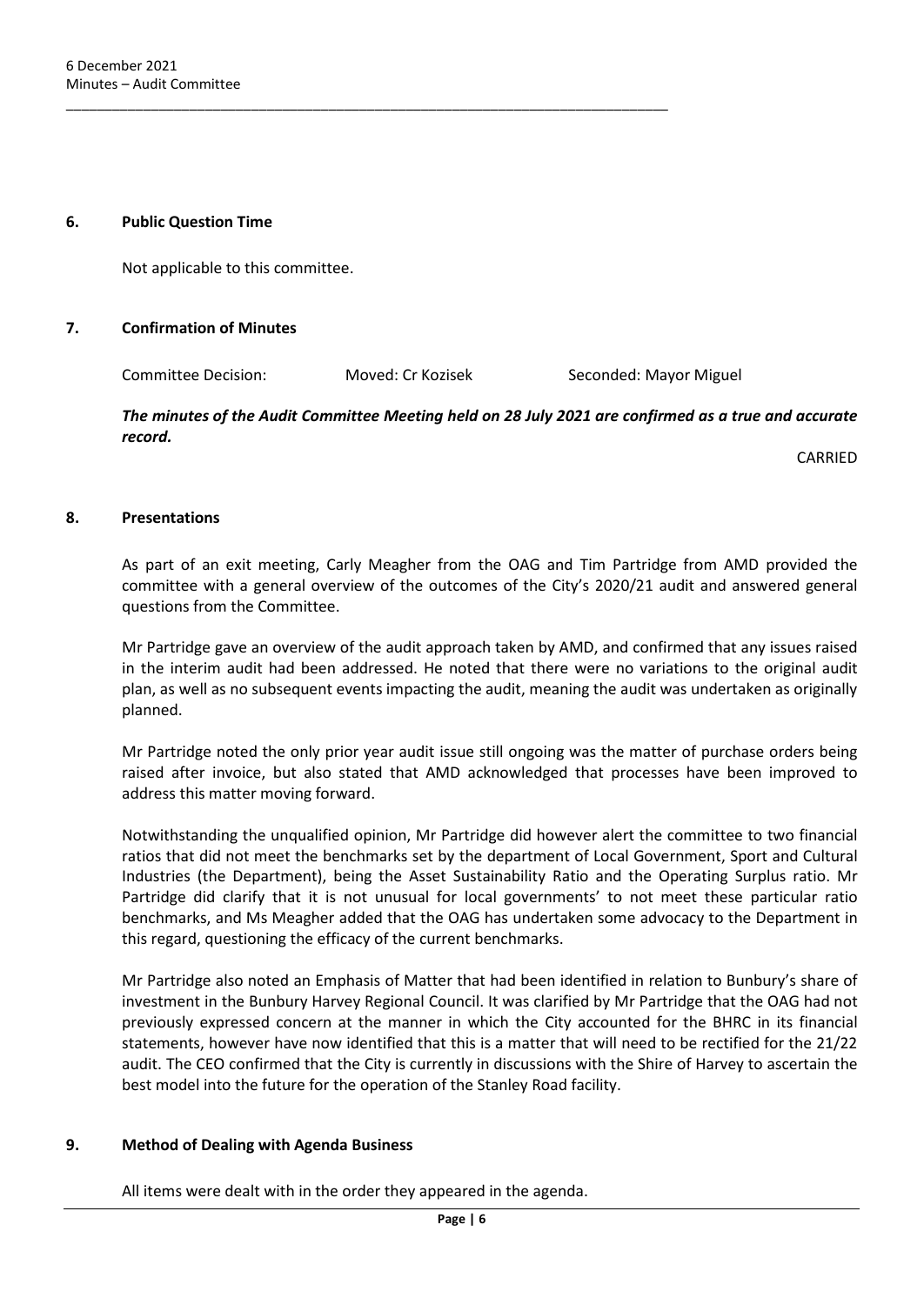#### <span id="page-6-0"></span>**10. Reports**

#### <span id="page-6-1"></span>*10.1 Draft Auditors Report and Annual Financial Statements for the year ending 30 June 2021*

\_\_\_\_\_\_\_\_\_\_\_\_\_\_\_\_\_\_\_\_\_\_\_\_\_\_\_\_\_\_\_\_\_\_\_\_\_\_\_\_\_\_\_\_\_\_\_\_\_\_\_\_\_\_\_\_\_\_\_\_\_\_\_\_\_\_\_\_\_\_\_\_\_\_\_\_\_\_

| <b>File Ref:</b>            | COB/1645                                                         |  |                             |  |
|-----------------------------|------------------------------------------------------------------|--|-----------------------------|--|
| <b>Applicant/Proponent:</b> | Internal                                                         |  |                             |  |
| <b>Responsible Officer:</b> | David Ransom, Manager Finance                                    |  |                             |  |
| <b>Responsible Manager:</b> | David Ransom, Manager Finance                                    |  |                             |  |
| <b>Executive:</b>           | Karin Strachan, Director Strategy and Organisational Performance |  |                             |  |
| <b>Authority/Discretion</b> | Advocacy                                                         |  | Review                      |  |
|                             | Executive/Strategic                                              |  | Quasi-Judicial              |  |
|                             | Legislative<br>X                                                 |  | <b>Information Purposes</b> |  |
| <b>Attachments:</b>         | Appendix 1: Draft Auditor's Report and Annual Financial Report   |  |                             |  |

#### **Summary**

The draft Auditor's Report and draft Annual Financial Report of the City of Bunbury for the financial year ending 30 June 2021 are attached at Appendix 1 for the information of the Audit Committee.

These reports are in 'draft' as Ms Carly Meagher, Director Financial Audit, from the Office of the Auditor General WA is required to meet with the Audit Committee prior to the signing of the Auditors Report. Ms Meagher will be attending this meeting to brief the Committee on the audit and to answer any questions. Following this meeting the Auditors Report will be signed and then presented to Council Meeting on 14 December 2021.

There are no qualifications to the audit opinion; however the Auditor's Report notes that the Asset Sustainability Ratio and Operating Surplus Ratio are below the Department of Local Government, Sport and Cultural Industries standard for the last 3 years. The auditor has also reported an Emphasis of Matter for not recording the BHRC Joint Venture in the financial statements, however this has not modified the audit opinion that the financial report presents fairly the results of the City of for the year ended 30 June 2021.

#### **Executive Recommendation**

That the Audit Committee recommends that Council accept the Auditor's Report and the Audited Annual Financial Report of the City of Bunbury for the financial year ending 30 June 2021.

#### **Background**

The Auditor General has audited the 2020/21 Annual Financial Report and have provided a draft Independent Auditor's Report (refer Pages 80 - 82 in the attached Annual Financial Report) as required under the relevant provisions of the *Local Government Act 1995* (the Act). The draft Auditor's Report and Annual Financial Report are now presented to the Audit Committee for information.

Furthermore, section 7.12A(2) of the Act requires a local government to meet with its Auditor at least once in every year.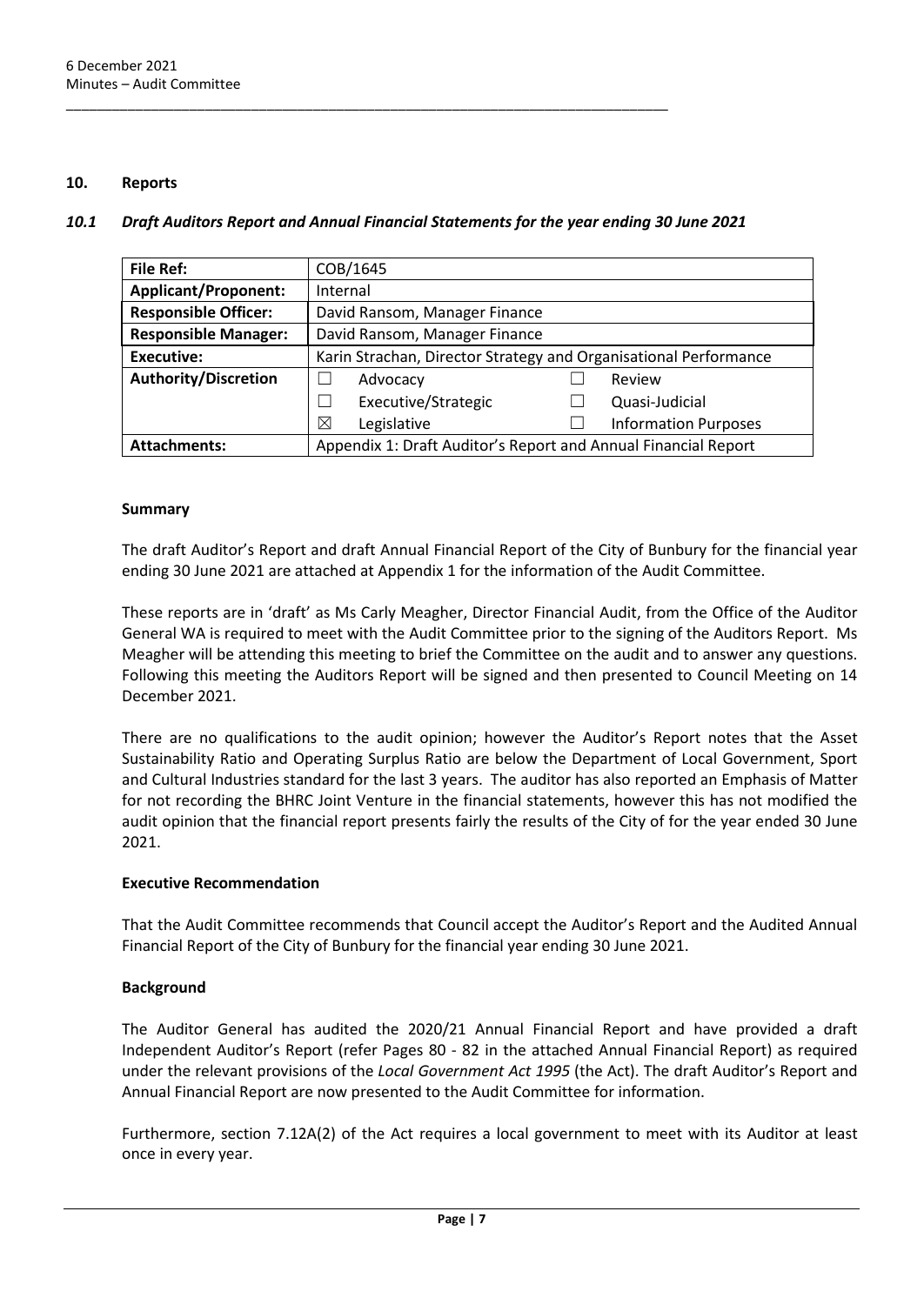Ms Carly Meagher, Director Financial Audit, from the Office of the Auditor General WA, who is representing the Auditor General will be in attendance to discuss with the Committee the audit and any queries arising from the 2020/21 Audit.

\_\_\_\_\_\_\_\_\_\_\_\_\_\_\_\_\_\_\_\_\_\_\_\_\_\_\_\_\_\_\_\_\_\_\_\_\_\_\_\_\_\_\_\_\_\_\_\_\_\_\_\_\_\_\_\_\_\_\_\_\_\_\_\_\_\_\_\_\_\_\_\_\_\_\_\_\_\_

#### **Council Policy Compliance**

N/A

#### **Legislative Compliance**

Section 7.9(1) of the Act requires the Auditor to submit a report to the local government by 31 December each year.

Section 7.12A(2) of the Act requires a local government to meet with its Auditor at least once each year.

#### **Officer Comments**

The City's management and internal control systems are sound. In addition to being monitored internally on a daily and monthly basis, they are also strengthened by an independent assessment each year on the City's financial management systems and external audit reporting. The independent assessment reviews the City's financial position, financial management practices and compliance with the requirements of the Act, the Local Government (Financial Management) Regulations, and Accounting Standards.

There are five (5) primary financial statements:

- Statement of Comprehensive Income
- **Statement of Financial Position**
- Statement of Changes in Equity
- Statement of Cash Flows
- Rate Setting Statement

*Statement of Comprehensive Income*: The Statement of Comprehensive Income (Pages 5 to 7 of the Financial Report) shows the extent to which operating expenditure has exceeded operating income during the financial year (i.e. operating deficit).

Key financial figures within the audited Annual Financial Report for the year ended 30 June 2021 include:

|                               | 2021             | 2020             |
|-------------------------------|------------------|------------------|
| <b>Operating Revenue</b>      | \$60,364,759     | \$57,499,726     |
| <b>Operating Expenses</b>     | \$(64, 643, 613) | \$(62, 774, 172) |
| Operating Surplus / (Deficit) | \$ (4,278,854)   | \$ (5,274,446)   |
| Net Result                    | (799, 800)       | \$ (2,038,160)   |

For the year ending 30 June 2021, the operating deficit was \$4.28M compared to an operating deficit of \$5.27M in 2019/20, a decrease of \$995K. Revenue increased by \$2.86M and expenditure increased by \$1.87M.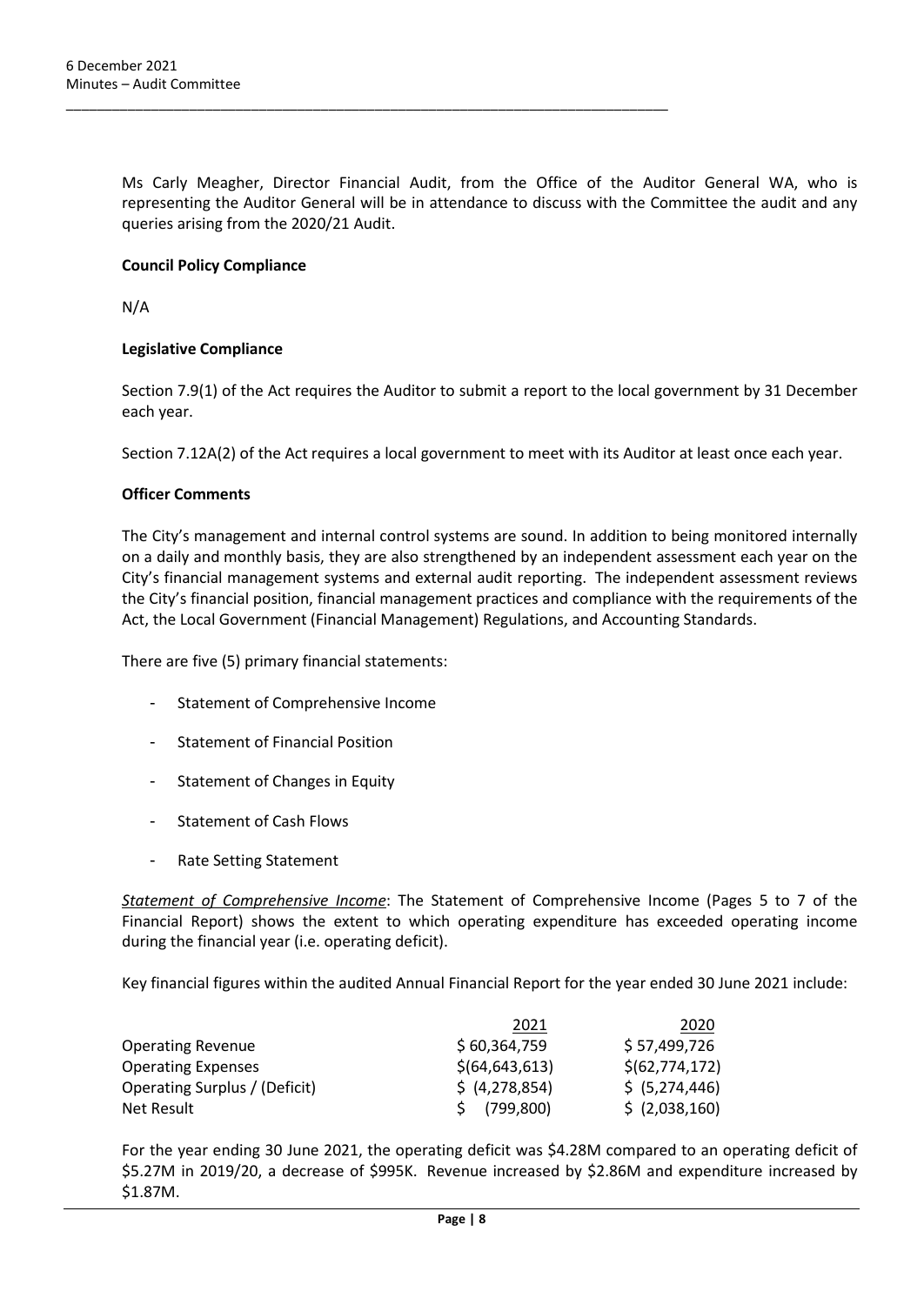Operating Revenue – The City received \$2.86M more in 2020/21 than in 2019/20. This was mainly due to receiving more Operating Grants and Subsidies (\$2.14M), Fees and Charges (\$1.00M) and Other Income (\$250K); which was offset by less Interest Earnings (\$503K).

\_\_\_\_\_\_\_\_\_\_\_\_\_\_\_\_\_\_\_\_\_\_\_\_\_\_\_\_\_\_\_\_\_\_\_\_\_\_\_\_\_\_\_\_\_\_\_\_\_\_\_\_\_\_\_\_\_\_\_\_\_\_\_\_\_\_\_\_\_\_\_\_\_\_\_\_\_\_

The increase in Operating Grants and Subsidies was due to recognising \$2.18M in 2020/21 from the Department of Primary Industries and Regional Development for upgrades to the Halifax Business Park sewer infrastructure. Fees and Charges were \$1.00M up on the previous year as 2019/20 had COVID-19 impacts to the operations of the SWSC and Wildlife Park, as well as lease waivers for commercial premises. Other income was up \$250K mainly due to the Container Deposit Scheme (\$175K) commencing in 2020/21 and an increase in property settlement advises (\$60K). The reduction in bank investment income (\$503K) was mainly due to the ongoing reduction in term deposit rates due to economic factors.

Operating Expenditure – The increase in operating expenditure of \$1.87M from the previous year was mainly due to increases in expenditure of Materials and Contracts (\$2.26M) mainly for the Halifax Business Park, and Consultants (\$447K), mainly for concept and preliminary designs for SWSC, Hands Oval and website; which were offset by a reduction in Other Expenditure (\$721K) mainly due to the \$700K contribution to the Splash park as part of an agreement the City holds with Discovery Holiday Parks.

Net Result - The Net Result was a loss of \$800K which included Capital Grants of \$5.70M and Net Loss on Asset Disposal of (\$2.34M). This compares to a loss of \$2.04M in 2019/20.

This Statement also accounts for the Changes in Asset Revaluation of Non-Current assets which was a decrease of \$46.18M, mainly from the revaluation decrement of Roads \$49.04M, due to changes to the valuation assumptions. This resulted in Total Comprehensive Income for 2020/21 of \$(46.98)M.

*Statement of Financial Position*: The Statement of Financial Position (Page 8 of the Financial Report) shows the assets and liabilities which make up the Community Equity as at the 30 June 2021.

Key financial figures within the Annual Financial Report for the year ended 30 June 2021 include:

|                                                | 2021          | 2020          |
|------------------------------------------------|---------------|---------------|
| <b>Current Assets</b>                          | \$44,223,616  | \$41,981,745  |
| <b>Current Liabilities</b>                     | \$16,284,421  | \$16,141,433  |
| <b>Current Assets over Current Liabilities</b> | \$27,939,195  | \$25,840,312  |
| <b>Non-Current Assets</b>                      | \$490,124,967 | \$541,049,113 |
| <b>Non-Current Liabilities</b>                 | \$9,569,259   | \$11,800,031  |
| <b>Total Equity</b>                            | \$508,494,903 | \$555,089,394 |

The City's Current Assets exceed Current Liabilities by \$27.94M compared to \$25.84M in 2019/20, an increase of \$2.10M. This is mainly due to the increase in Cash from \$38.29M to \$40.53M in 2020/21.

Non-Current Assets decreased by \$50.92M mainly due to the reduction of the value of Roads (\$49.04M) from the 2020/21 infrastructure revaluations.

Non-Current Liabilities reduced by \$2.23M mainly due to the decrease in borrowings by \$2.14M.

These changes contributed to the decrease in total Community Equity at 30 June 2021 by \$46.60M to \$508.49M.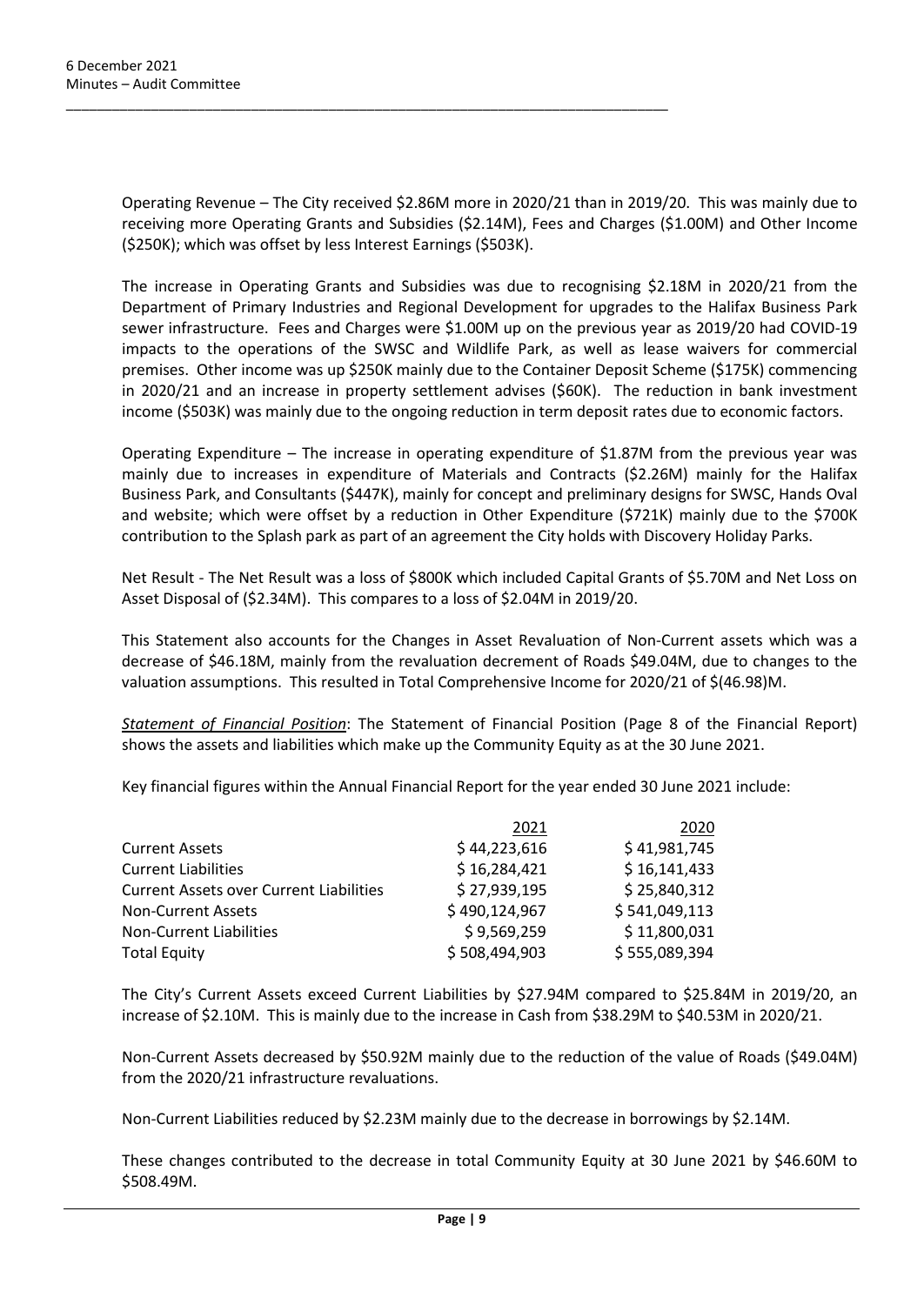*Statement of Changes in Equity*: The Statement of Changes in Equity (Page 9 of the Financial Report) shows the extent to which the Community Equity has been decreased by the net result of the year's activities. For the year ending 30 June 2021, the Community Equity decreased from \$555.09M to \$508.49M, a decrease of \$46.60M as explained in the Statement of Financial Position Statement and Statement of Comprehensive Income sections above.

\_\_\_\_\_\_\_\_\_\_\_\_\_\_\_\_\_\_\_\_\_\_\_\_\_\_\_\_\_\_\_\_\_\_\_\_\_\_\_\_\_\_\_\_\_\_\_\_\_\_\_\_\_\_\_\_\_\_\_\_\_\_\_\_\_\_\_\_\_\_\_\_\_\_\_\_\_\_

*Statement of Cash Flows*: The Statement of Cash Flows (Page 10 of the Financial Report) shows the nature and amount of the City's cash inflows and outflows from all activities. At the end of the reporting period the City's cash holdings were \$40.53M compared to \$38.29M in 2019/20, an increase of \$2.24M.

*Rate Setting Statement*: The Rate Setting Statement (Pages 11 and 12 of the Financial Report) shows the amount of rates raised to fund the City's operations during 2020/21. In 2020/21 \$39.73M in rates were raised, an increase of only \$46K or 0.1% on 2019/20. This was due to the decision by Council not to increase the rates in 2020/21 from the previous year as a response to the COVID-19 pandemic. The increase of \$46K was due to individual property Gross Rental Value changes i.e. property improvements, new buildings etc.

At the end of 2020/21 financial year there was closing surplus funds of \$4.42M. This amount included the following items to result in an unallocated closing surplus of \$53K.

| <b>Closing Surplus Funds</b>                                 |       |       | \$4,419,617 |
|--------------------------------------------------------------|-------|-------|-------------|
| Less:                                                        |       |       |             |
| Projects not finalised in 2020/21 carried forward to 2021/22 |       |       | \$2,848,317 |
| 2021/22 Financial Assistance Grants received in advance      |       |       | \$833,398   |
| Funds Required to balance the 2021/22 Budget                 |       |       | \$685,000   |
| <b>Unallocated Closing Surplus Funds</b>                     |       |       | \$52,902    |
|                                                              |       |       |             |
| <b>Financial Information by Ratio:</b>                       | 2021  | 2020  | 2019        |
| <b>Current Ratio</b>                                         | 1.222 | 1.283 | 1.527       |

*Current Assets as a ratio of Current Liabilities.*

*(Measure of short term liquidity, i.e. the ability of the City to meet its liabilities when they fall due. A ratio of greater than 1.0 indicates the City has more current assets than current liabilities. The Department of Local Government indicates that the standard is met if the ratio is greater than 1.00. Note: The City meets this standard).*

*Asset Consumption Ratio* 0.530 0.555 0.560 *Depreciated replacement costs of assets as a ratio of current replacement costs of depreciable assets.* 

*(Measures the extent to which depreciable assets have been consumed by comparing their written down value to their replacement cost. The Department of Local Government indicates that the standard is met if the ratio is greater than 0.50, and is improving if the ratio is between 0.60 and 0.75. Note: The City meets the standard).*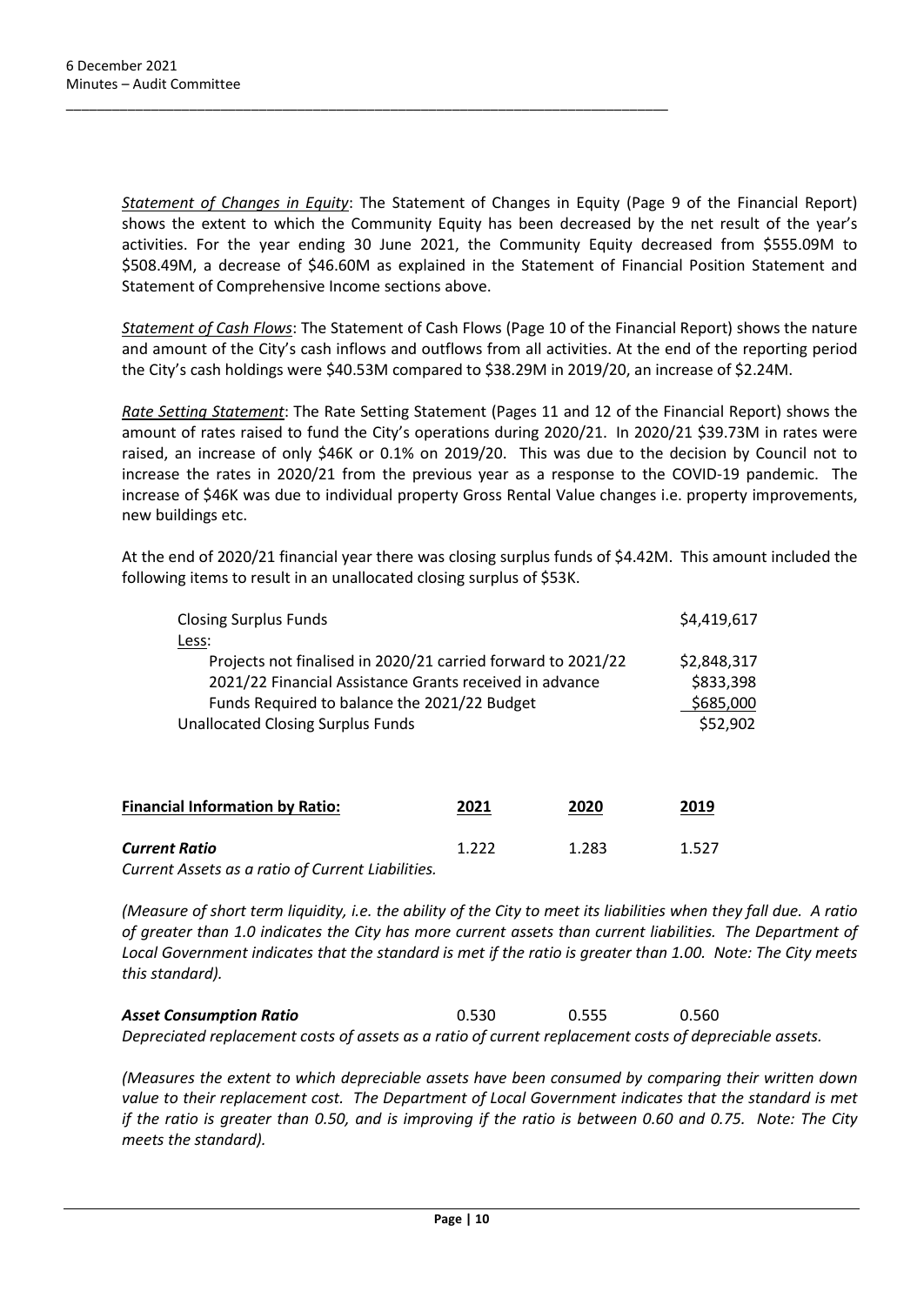*Asset Renewal Funding Ratio* 0.944 0.978 0.956 *NPV of planning renewal over 10 years as a ratio of NPV of required capital expenditure over 10 years.* 

*(Measures the ability of a local government to fund its projected asset renewal / replacements in the future. The Department of Local Government indicates that the standard is met if the ratio is between 0.75 and 0.95. Note: The City meets this standard).*

*Asset Sustainability Ratio* 0.574 0.688 0.670 *Capital renewal and replacement expenditure as a ratio of depreciation expense.* 

\_\_\_\_\_\_\_\_\_\_\_\_\_\_\_\_\_\_\_\_\_\_\_\_\_\_\_\_\_\_\_\_\_\_\_\_\_\_\_\_\_\_\_\_\_\_\_\_\_\_\_\_\_\_\_\_\_\_\_\_\_\_\_\_\_\_\_\_\_\_\_\_\_\_\_\_\_\_

*(Measures the extent to which assets are being renewed/replaced compared to the amount consumed i.e. depreciation. The Department of Local Government indicates that the standard is met if the ratio is greater than 0.90, and is improving if the ratio is between 0.90 and 1.10. Note: The City does not meet this standard. To improve this ratio the City will need to allocate more capital expenditure on the renewal or upgrade of existing assets).*

*Debt Service Cover Ratio* 3.056 2.550 2.069 *Operating Surplus before Interest and Depreciation as a ratio of principal and interest expense for borrowings.*

*(Measures the City's ability to service debt out of its uncommitted or general purpose funds available for its operations. The Department of Local Government indicates that a Basic standard is achieved if ≥ 2.0. An Advanced standard is ≥ 5.0. Note: The City meets this standard).* 

*Operating Surplus Ratio* (0.117) (0.143) (0.151) *Operating Revenue minus Operating Expenditure as a ratio of own source operating revenue.*

*(A result of lower than zero indicates that the City has an operating deficit. The Department of Local Government indicates that a Basic standard is achieved if the ratio is greater than zero. Note: The City does not meet this standard. To improve this ratio the City needs to either reduce operating expenditure and/or increase operating revenue. Note: A significant operating expense is depreciation which was \$14.5M in 2020/21).*

*Own Source Revenue Coverage Ratio* 0.828 0.837 0.832 *Own source operating revenue as a ratio of operating expense.*

*(Measures the City's ability to cover operating expenses from own source revenue. The higher the ratio, the more self-reliant the local government is. The Department of Local Government indicates that a Basic standard is achieved if the ratio is greater than 0.4, and an Advanced standard achieved if over 0.9. Note: The City meets the Intermediate standard).*

#### **Analysis of Financial and Budget Implications**

There are no financial or budget implications for the Council to accept the Annual Financial Statements and Auditor's Report.

#### **Community Consultation**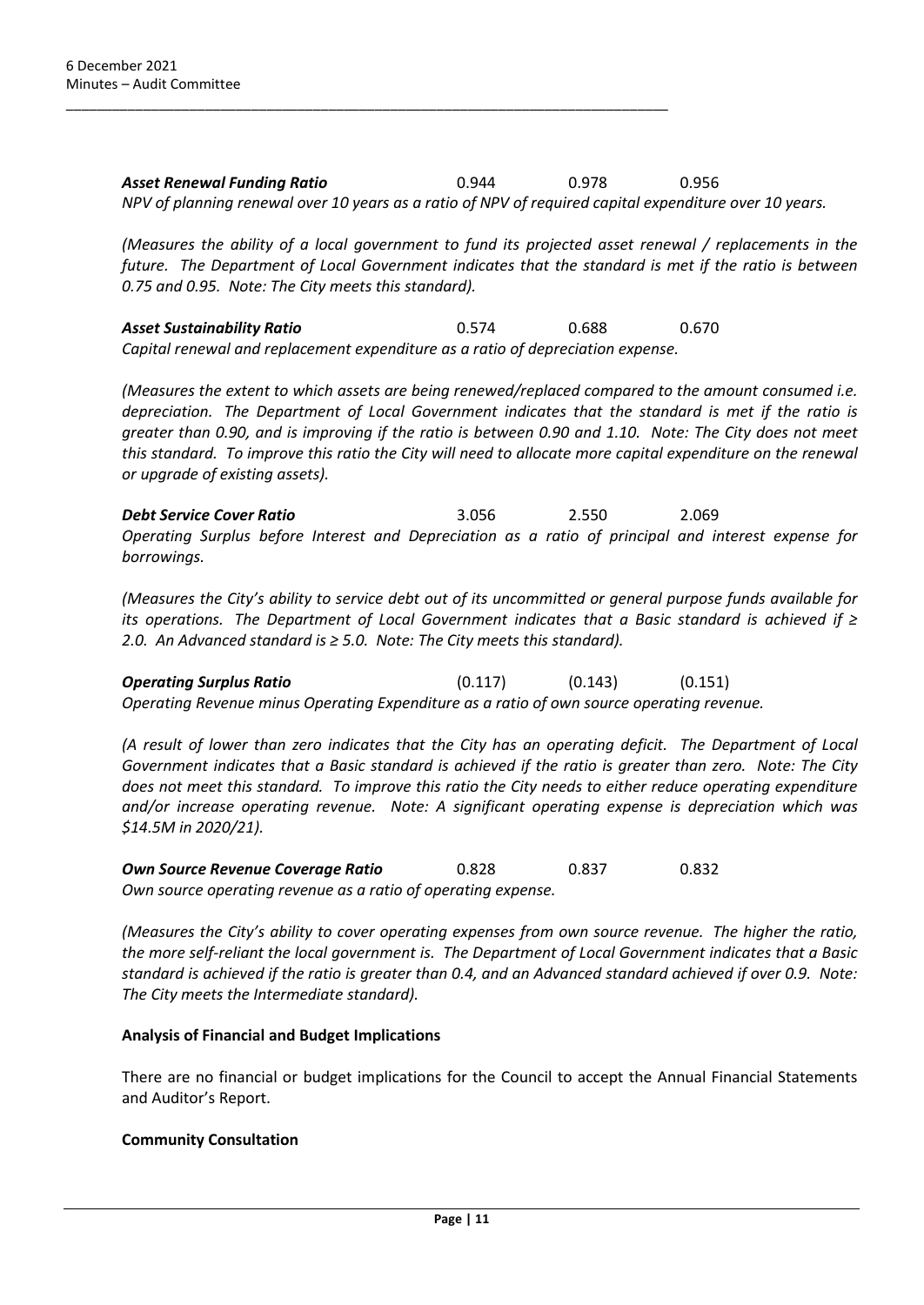The Annual Financial Report will be included in the City's 2020/21 Annual Report and will be available on the City's website.

#### **Elected Member/Officer Consultation**

This matter is presented to the Committee for consideration.

\_\_\_\_\_\_\_\_\_\_\_\_\_\_\_\_\_\_\_\_\_\_\_\_\_\_\_\_\_\_\_\_\_\_\_\_\_\_\_\_\_\_\_\_\_\_\_\_\_\_\_\_\_\_\_\_\_\_\_\_\_\_\_\_\_\_\_\_\_\_\_\_\_\_\_\_\_\_

#### **Timeline: Council Decision Implementation**

Effective immediately once adopted by Council.

#### **Outcome of Meeting – 6 December 2021**

The executive recommendation as printed was moved by Mayor Miguel and seconded by Mr Barratt and was **CARRIED** unanimously as follows:

*That the Audit Committee recommends that Council accept the Auditor's Report and the Audited Annual Financial Report of the City of Bunbury for the financial year ending 30 June 2021.*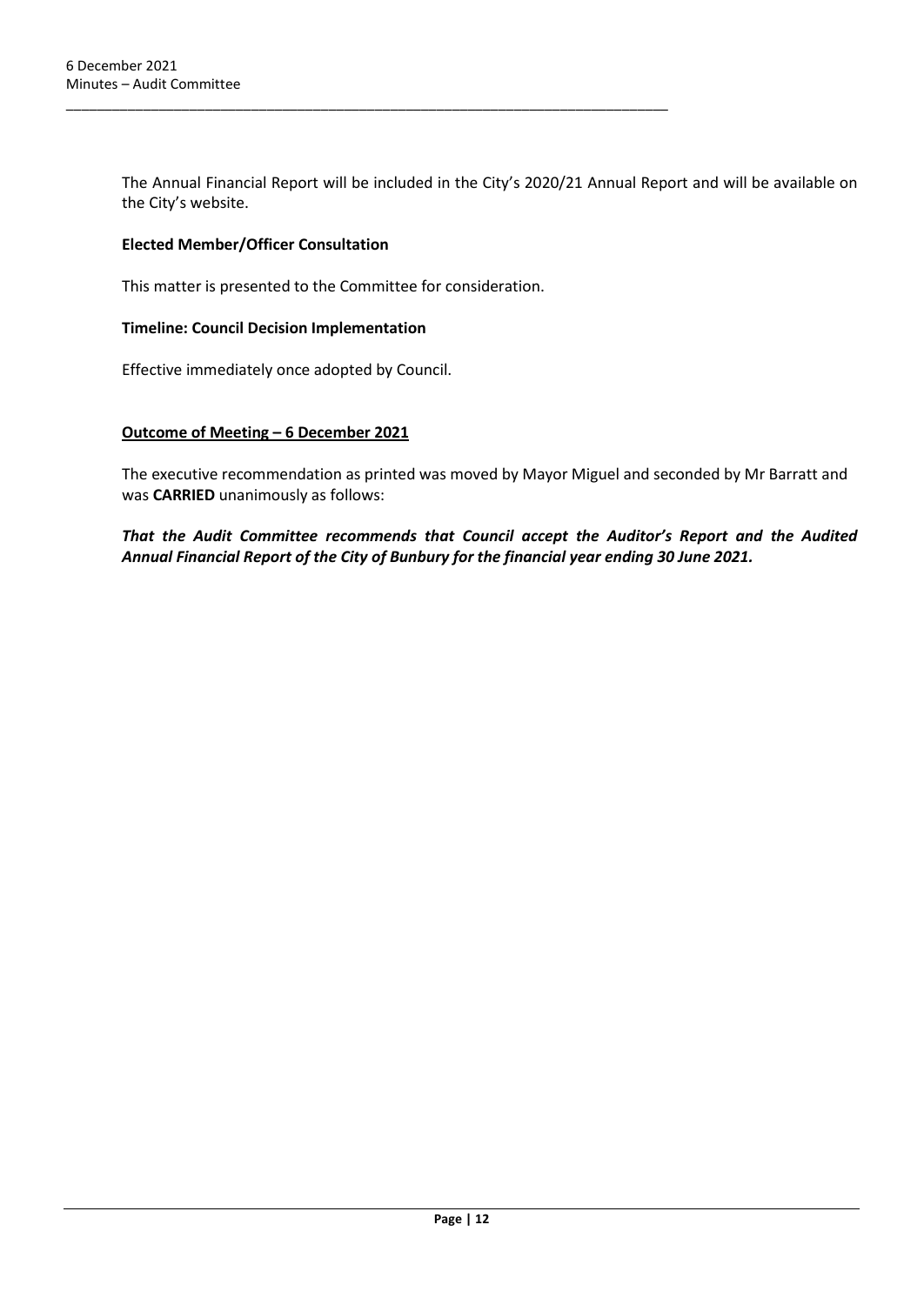### <span id="page-12-0"></span>*10.2 2020/21 Annual Financial Report Audit Findings*

\_\_\_\_\_\_\_\_\_\_\_\_\_\_\_\_\_\_\_\_\_\_\_\_\_\_\_\_\_\_\_\_\_\_\_\_\_\_\_\_\_\_\_\_\_\_\_\_\_\_\_\_\_\_\_\_\_\_\_\_\_\_\_\_\_\_\_\_\_\_\_\_\_\_\_\_\_\_

| <b>File Ref:</b>            | COB/1645                                                         |  |                             |
|-----------------------------|------------------------------------------------------------------|--|-----------------------------|
| <b>Applicant/Proponent:</b> | Internal                                                         |  |                             |
| <b>Responsible Officer:</b> | David Ransom, Manager Finance                                    |  |                             |
| <b>Responsible Manager:</b> | David Ransom, Manager Finance                                    |  |                             |
| <b>Executive:</b>           | Karin Strachan, Director Strategy and Organisational Performance |  |                             |
| <b>Authority/Discretion</b> | Advocacy                                                         |  | Review                      |
|                             | Executive/Strategic                                              |  | Quasi-Judicial              |
|                             | ⊠<br>Legislative                                                 |  | <b>Information Purposes</b> |
| <b>Attachments:</b>         | Appendix 1: Draft Auditor's Report and Annual Financial Report   |  |                             |
|                             | Appendix 2: 2020/21 Annual Financial Report Audit Findings       |  |                             |

#### **Summary**

The Auditor General in the draft Auditor's Report for the 2020/21 financial year (attached at Appendix 1, Page 80 - 82) has identified that the Asset Sustainability and Operating Surplus Ratios are below the Department of Local Government, Sport and Cultural Industries (DLGSCI) ratio standard. A report addressing these findings is attached at Appendix 2.

This report is to bring this matter to the attention of the Audit Committee as required under Section 7.12A(4) of the Local Government Act.

#### **Executive Recommendation**

That the Audit Committee recommends that Council:

- 1. Notes the findings by the Auditor General in the Auditor's Report for the 2020/21 financial year; and
- 2. Receives the report addressing the 2020/21 Auditor's Report findings.

#### **Strategic Relevance**

| Theme 4:      | Our City                                                                       |
|---------------|--------------------------------------------------------------------------------|
| Goal:         | Civic leadership, partnerships and sound governance in delivering with and for |
|               | the community                                                                  |
| Objective 4.3 | Trusted leadership and robust decision-making                                  |

#### **Background**

The Auditor's Report for the year ended 30 June 2021 indicates that the Asset Sustainability Ratio and Operating Surplus Ratio are below the Department's standard for the last 3 years.

The Local Government Act, Section 7.12A(4) requires local governments to examine the audit report it receives and implement appropriate action in respect to the significant matters raised.

A report addressing the significant matters identified in the audit report must be prepared and then considered by the Audit Committee before being adopted by Council.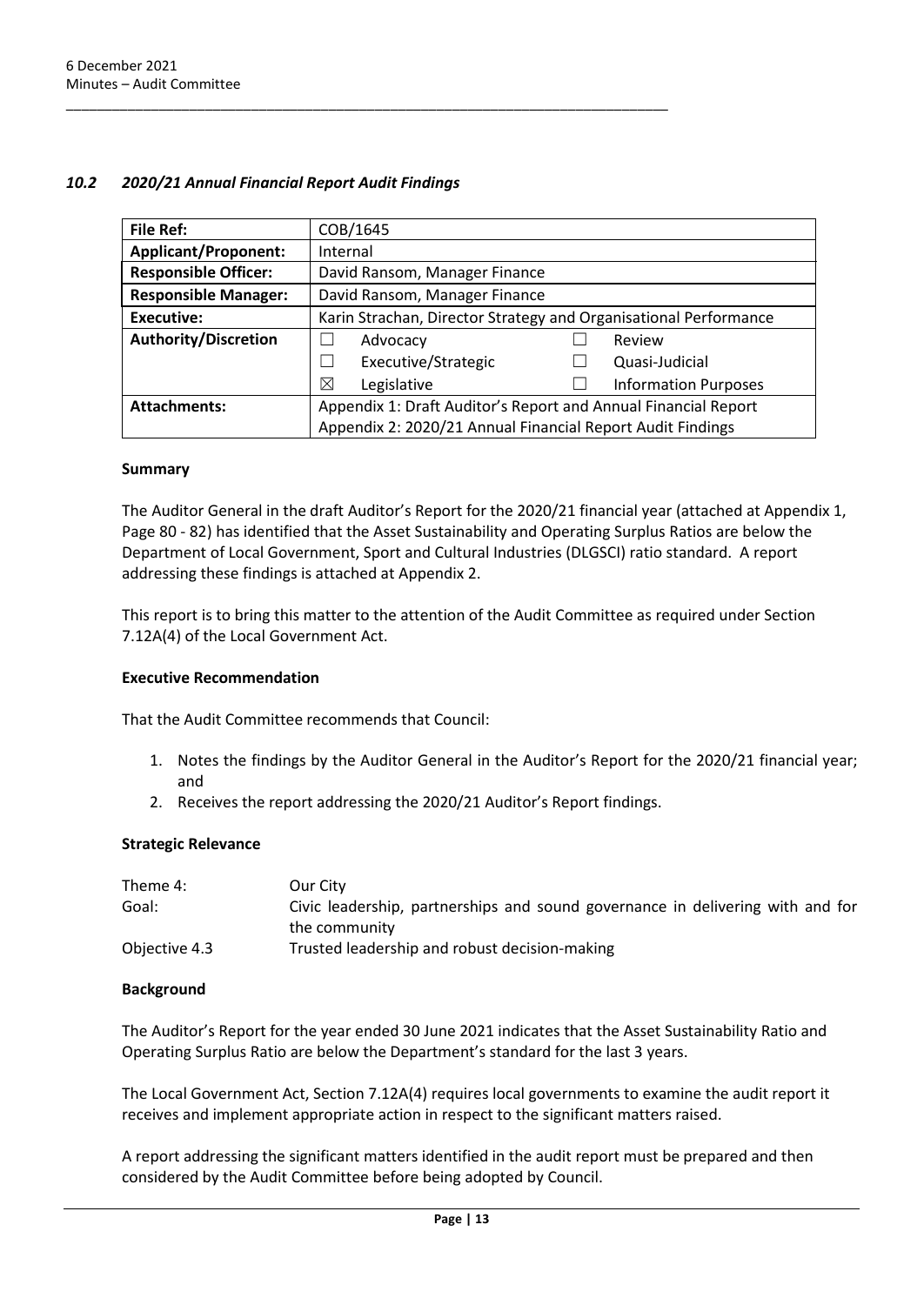#### **Council Policy Compliance**

There are no Council policies relating to this report.

\_\_\_\_\_\_\_\_\_\_\_\_\_\_\_\_\_\_\_\_\_\_\_\_\_\_\_\_\_\_\_\_\_\_\_\_\_\_\_\_\_\_\_\_\_\_\_\_\_\_\_\_\_\_\_\_\_\_\_\_\_\_\_\_\_\_\_\_\_\_\_\_\_\_\_\_\_\_

#### **Legislative Compliance**

Local Government Act, Section 7.12A(4) – Duties of local governments; with respect to matters identified as significant by the auditor.

#### **Officer Comments**

A report has been prepared for the Audit Committee's information on the adverse ratio trends identified in the 2021 Auditor's Report, their implications to the financial position of the City and how these ratios can be improved (refer Appendix 2).

This report will be provided to the Minister within three months of receiving the audit report and within 14 days after giving the report to the Minister, the City will publish a copy of this report on the City's website as required by the Local Government Act.

#### **Analysis of Financial and Budget Implications**

Nil

#### **Community Consultation**

A copy of the report on the 2020/21 Audit Findings will be published on the City's website.

#### **Elected Member/Officer Consultation**

This matter is presented to the Committee for consideration.

#### **Timeline: Council Decision Implementation**

Effective immediately once adopted by Council.

#### **Outcome of Meeting – 6 December 2021**

The executive recommendation as printed was moved by Mayor Miguel and seconded by Cr Kozisek and was **CARRIED** unanimously as follows:

#### *That the Audit Committee recommends that Council:*

- *1. Notes the findings by the Auditor General in the Auditor's Report for the 2020/21 financial year; and*
- *2. Receives the report addressing the 2020/21 Auditor's Report findings.*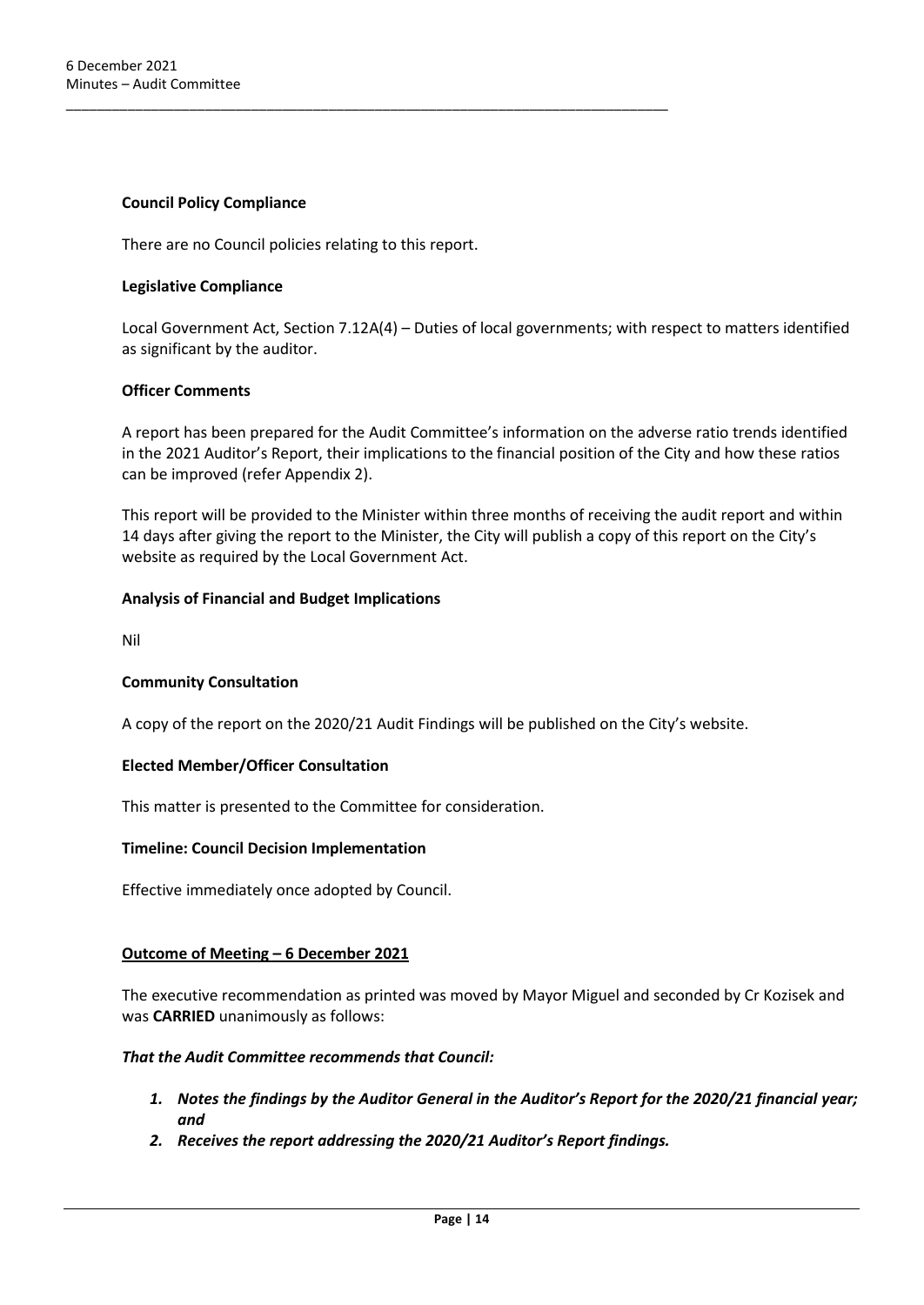#### <span id="page-14-0"></span>*10.3 2020/21 Annual Financial Report Audit Management Letter*

\_\_\_\_\_\_\_\_\_\_\_\_\_\_\_\_\_\_\_\_\_\_\_\_\_\_\_\_\_\_\_\_\_\_\_\_\_\_\_\_\_\_\_\_\_\_\_\_\_\_\_\_\_\_\_\_\_\_\_\_\_\_\_\_\_\_\_\_\_\_\_\_\_\_\_\_\_\_

| <b>File Ref:</b>            | COB/1645                                                         |  |                             |
|-----------------------------|------------------------------------------------------------------|--|-----------------------------|
| <b>Applicant/Proponent:</b> | Internal                                                         |  |                             |
| <b>Responsible Officer:</b> | David Ransom, Manager Finance                                    |  |                             |
| <b>Responsible Manager:</b> | David Ransom, Manager Finance                                    |  |                             |
| <b>Executive:</b>           | Karin Strachan, Director Strategy and Organisational Performance |  |                             |
| <b>Authority/Discretion</b> | Advocacy                                                         |  | Review                      |
|                             | Executive/Strategic                                              |  | Quasi-Judicial              |
|                             | ⊠<br>Legislative                                                 |  | <b>Information Purposes</b> |
| <b>Attachments:</b>         | Appendix 3: Draft Management Letter                              |  |                             |

#### **Summary**

The Office of the Auditor General (OAG) has completed the annual financial audit for the year ended 30 June 2021 and have provided the Audit Committee with the findings of the audit in the draft Management Letter attached at Appendix 3.

#### **Executive Recommendation**

The Committee note the information provided in the draft Management Letter from the Office of the Auditor General for the year ended 30 June 2021.

#### **Strategic Relevance**

| Theme 4:      | Our City                                                                       |
|---------------|--------------------------------------------------------------------------------|
| Goal:         | Civic leadership, partnerships and sound governance in delivering with and for |
|               | the community                                                                  |
| Objective 4.4 | A skilled organisation, which exercises responsible asset stewardship, sound   |
|               | financial management, and exemplary customer service                           |

#### **Regional Impact Statement**

N/A

#### **Background**

The focus of the annual audit is to provide an opinion on the accuracy of the 30 June 2021 Annual Financial Statements and raise any findings during the audit.

A draft Management Letter for the year ended 30 June 2021 documents the findings identified during the audit.

### **Council Policy Compliance**

There are no Council policies relating to this report.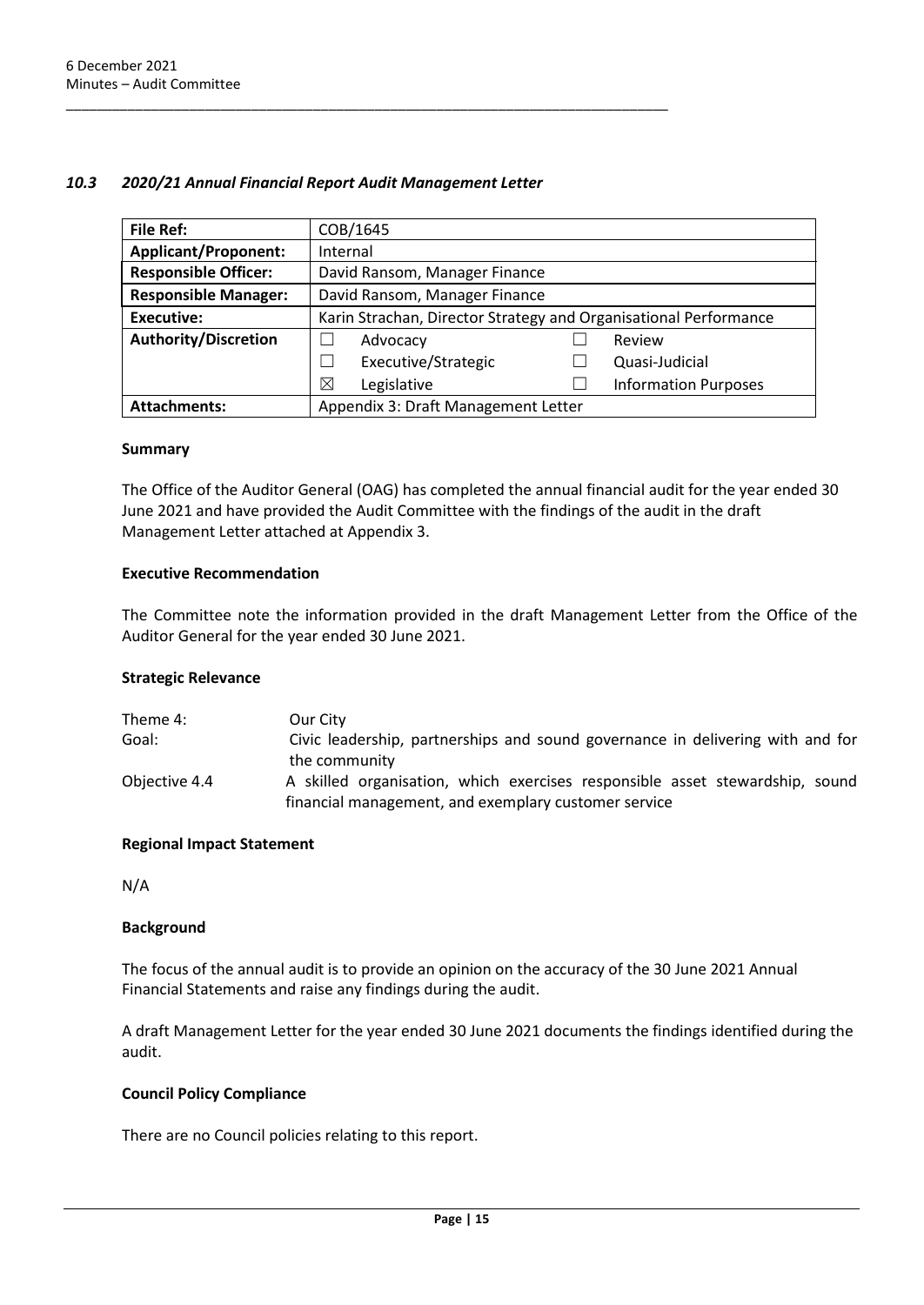#### **Legislative Compliance**

Local Government Act, Section 7.12A(4) – Duties of local governments; with respect to matters identified as significant by the auditor.

#### **Officer Comments**

During the audit for the financial year ended 30 June 2021 there was one finding identified.

\_\_\_\_\_\_\_\_\_\_\_\_\_\_\_\_\_\_\_\_\_\_\_\_\_\_\_\_\_\_\_\_\_\_\_\_\_\_\_\_\_\_\_\_\_\_\_\_\_\_\_\_\_\_\_\_\_\_\_\_\_\_\_\_\_\_\_\_\_\_\_\_\_\_\_\_\_\_

The finding relates to the City not recognising the investment in the Bunbury Harvey Regional Council (BHRC) in the City's financial statements according to AASB 28 Investment in Associates and Joint Ventures. The City has not previously recognised our equity in the BHRC as it was considered that the City has no control or influence over the regional council. However, the OAG has reviewed the City's position this financial year, and in accordance with the accounting standard have determined that City does have significant influence over the BHRC.

As the Regional Council Constitution is silent on an equity split between the City of Bunbury and Shire of Harvey, the City is unable to accurately reflect our equity in the financial statements. The OAG's recommendation states:

*We recommend that the City review the current agreement for the Bunbury Harvey Regional Council to determine the investment percentage. In addition, the City should ensure that the agreement is compliant with the Local Government Act and clearly defines roles and responsibilities for each of the invested parties.*

The City of Bunbury and Shire of Harvey will determine the equity split during the 2021/22 financial year.

This finding has been rated as 'Significant' by the auditor and have noted the following:

*By not recording the Investment in Associate via the equity accounting method, the City is not complying with the requirements of AASB 28 and their financial statements are currently misstated.*

This issue has also been raised as a 'Matter of Emphasis' in the draft Auditor's Report included in the Annual Financial Report.

#### **Analysis of Financial and Budget Implications**

Nil

#### **Community Consultation**

Not required.

#### **Elected Member/Officer Consultation**

This matter is presented to the Committee for consideration.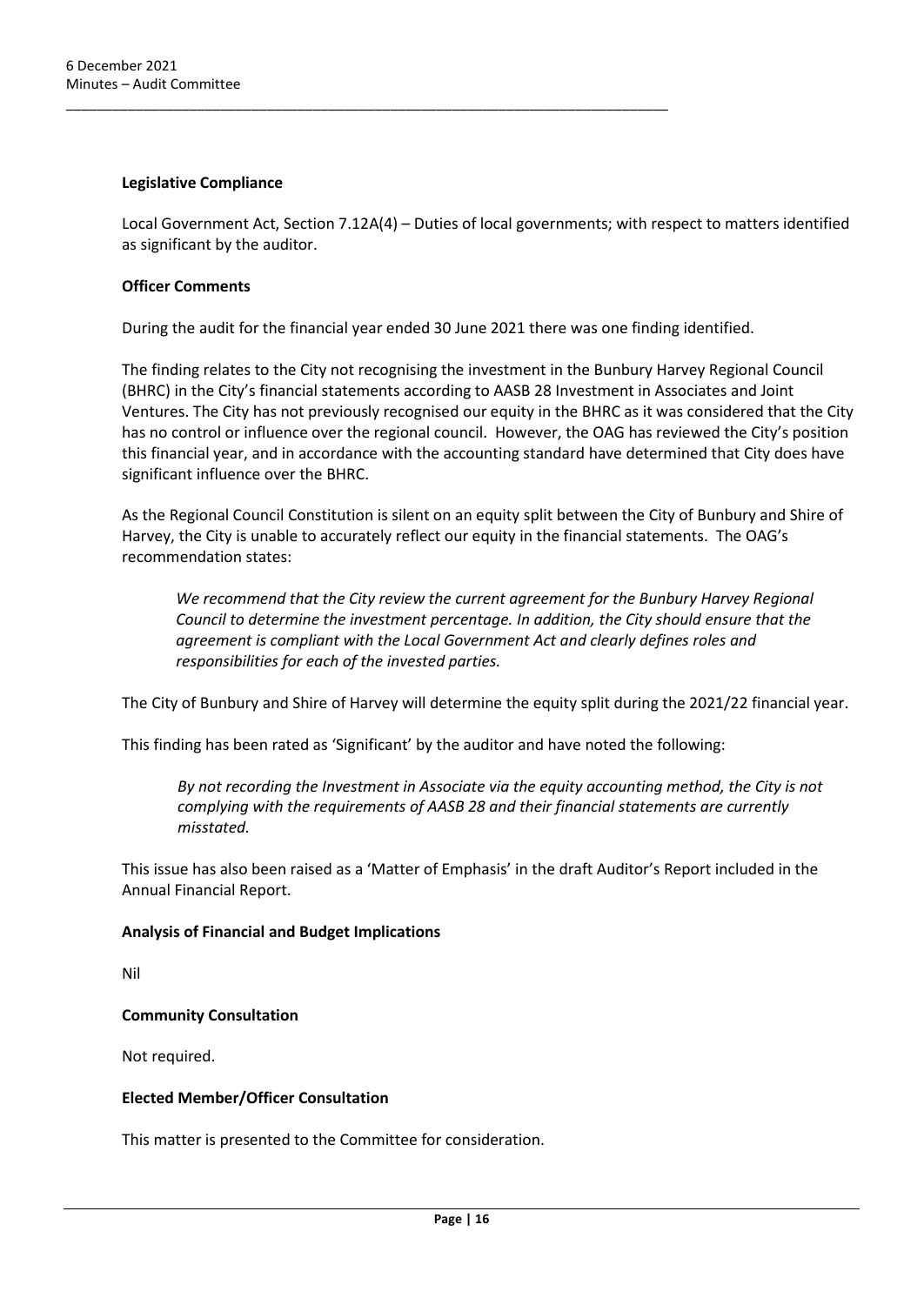#### **Outcome of Meeting – 6 December 2021**

\_\_\_\_\_\_\_\_\_\_\_\_\_\_\_\_\_\_\_\_\_\_\_\_\_\_\_\_\_\_\_\_\_\_\_\_\_\_\_\_\_\_\_\_\_\_\_\_\_\_\_\_\_\_\_\_\_\_\_\_\_\_\_\_\_\_\_\_\_\_\_\_\_\_\_\_\_\_

The executive recommendation as printed was moved by Mr Barratt and seconded by Cr Kozisek and was **CARRIED** unanimously as follows:

<span id="page-16-0"></span>*The Committee note the information provided in the draft Management Letter from the Office of the Auditor General for the year ended 30 June 2021.*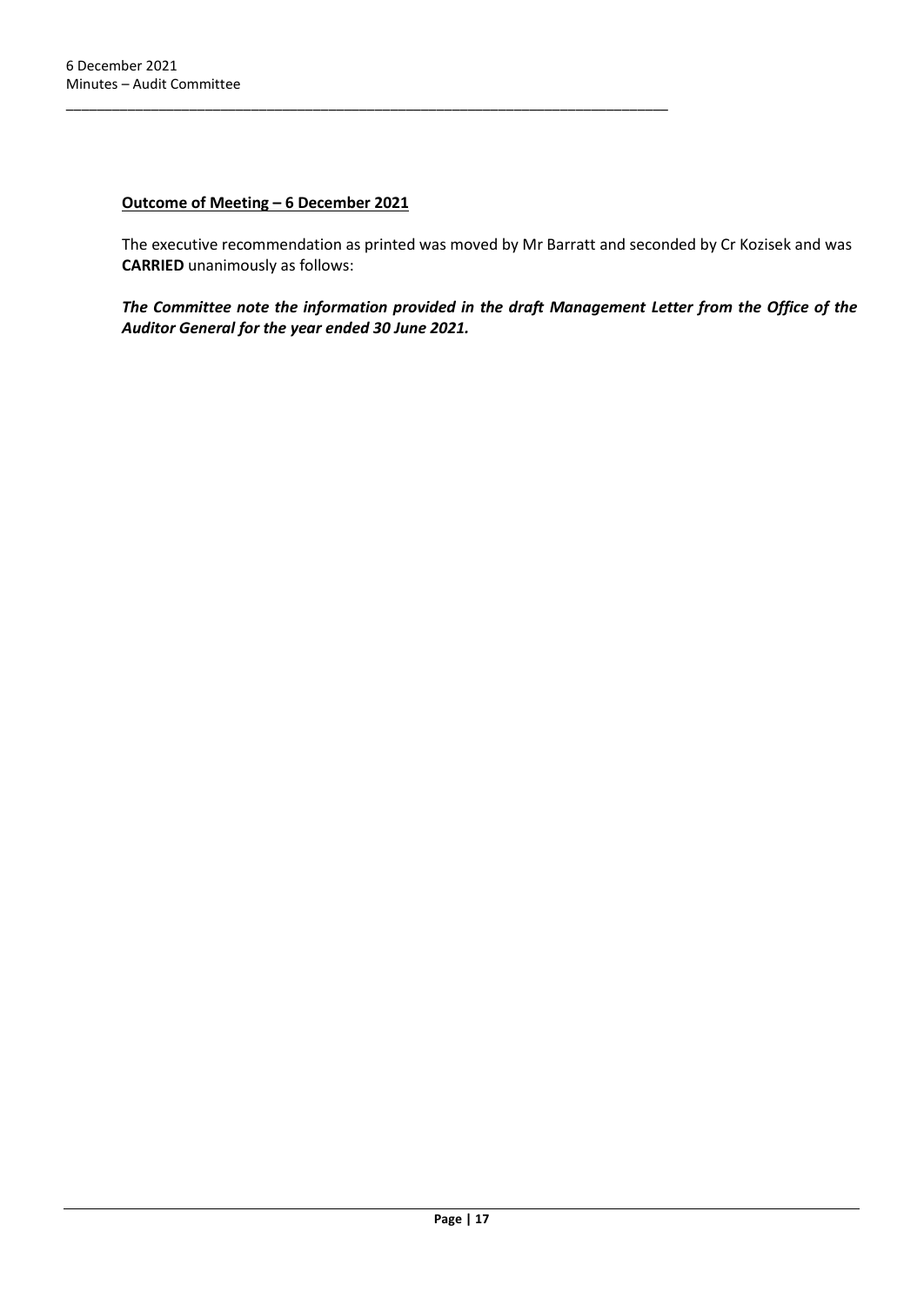### *10.4 Office of the Auditor General Cyber Security Audit*

\_\_\_\_\_\_\_\_\_\_\_\_\_\_\_\_\_\_\_\_\_\_\_\_\_\_\_\_\_\_\_\_\_\_\_\_\_\_\_\_\_\_\_\_\_\_\_\_\_\_\_\_\_\_\_\_\_\_\_\_\_\_\_\_\_\_\_\_\_\_\_\_\_\_\_\_\_\_

| <b>File Ref:</b>            | COB/4259                                                         |          |                             |
|-----------------------------|------------------------------------------------------------------|----------|-----------------------------|
| <b>Applicant/Proponent:</b> | Internal                                                         |          |                             |
| <b>Responsible Officer:</b> | Shaun Hill, Manager Strategy, Performance and Digital            |          |                             |
| <b>Responsible Manager:</b> | Shaun Hill, Manager Strategy, Performance and Digital            |          |                             |
|                             | Greg Golinski, Manager Governance                                |          |                             |
| <b>Executive:</b>           | Karin Strachan, Director Strategy and Organisational Performance |          |                             |
| <b>Authority/Discretion</b> | Advocacy                                                         |          | Review                      |
|                             | Executive/Strategic                                              |          | Quasi-Judicial              |
|                             | Legislative                                                      | $\times$ | <b>Information Purposes</b> |
| <b>Attachments:</b>         | Appendix 4: OAG Cyber Security Management Letter                 |          |                             |

#### **Summary**

The purpose of this report is for the Audit Committee to note and receive the management letter provided by the Office of the Auditor General (OAG) in relation to a recently undertaken General Computer Controls and Cyber Security Audit of the City of Bunbury.

#### **Executive Recommendation**

That the Committee:

- 1. Note the recommendations and management response for the Cyber Security Audit undertaken by the OAG (Appendix 4); and
- 2. Note the recommendations will be included in the City's Audit Findings Database that is periodically presented to the Audit Committee for information.

*Voting Requirement: Simple Majority*

#### **Strategic Relevance**

| Theme 4       | Our City                                                                       |
|---------------|--------------------------------------------------------------------------------|
| Goal          | Civic leadership, partnerships and sound governance in delivering with and for |
|               | the community                                                                  |
| Objective 4.4 | A skilled organisation, which exercises responsible asset stewardship, sound   |
|               | financial management, and exemplary customer service                           |

#### **Regional Impact Statement**

N/A

#### **Background**

At the last Audit Committee meeting held on 28 July 2021, the Committee received a report in relation to the OAG Audit into Local Government General Computer Controls, which provided the findings from computer control/cyber security audits undertaken by OAG across 50 individual local governments in late 2020/early 2021, of which the City of Bunbury was one.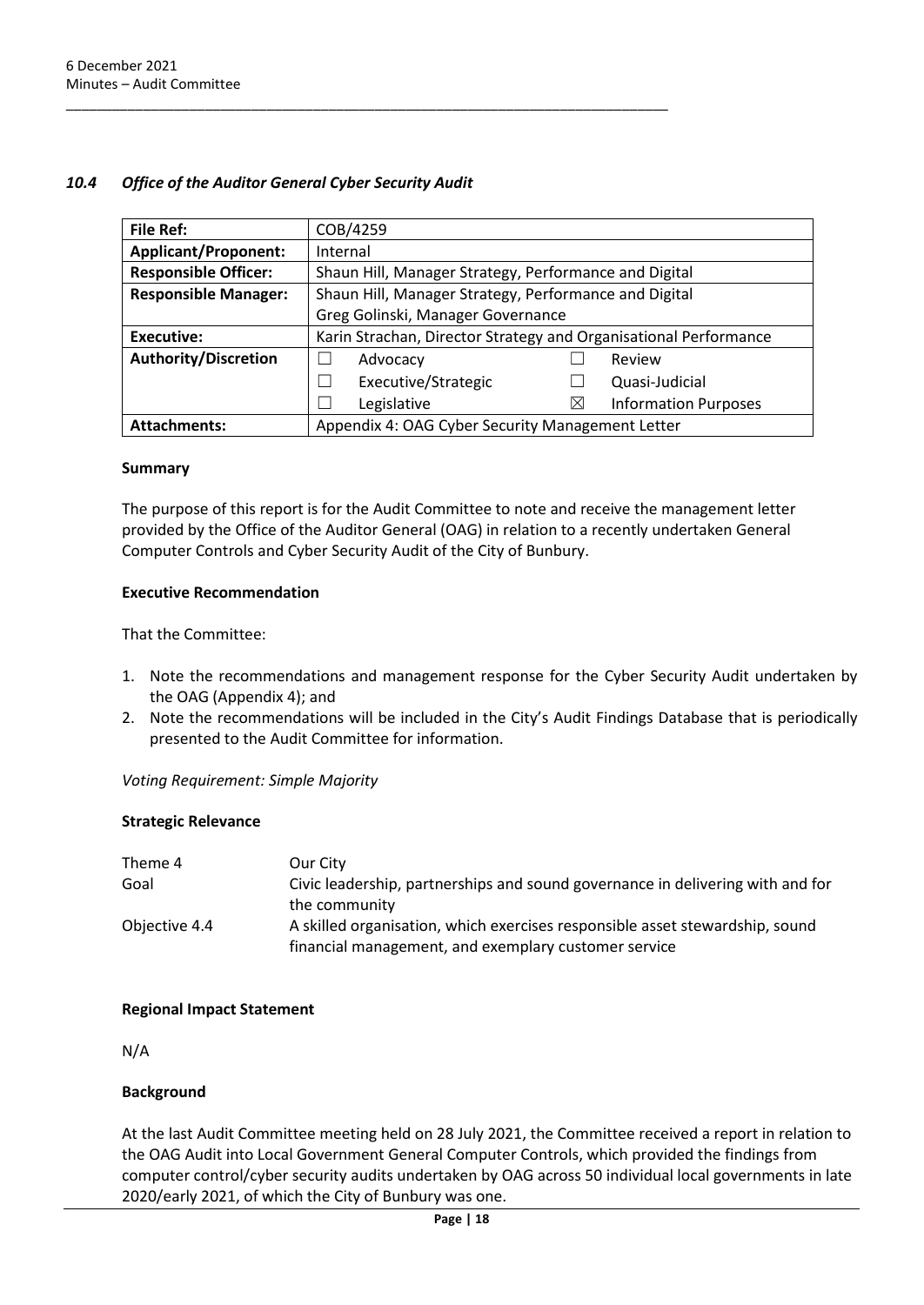Local government entities rely on information systems to prepare their financial statements and to deliver important services to the public. The general computer controls audits assess whether local government entities' system controls effectively support the confidentiality, integrity and availability of their information systems and financial reporting.

For 11 of the 50 local government's OAG performed capability maturity assessments. A general computer controls audit with a capability maturity assessment is the most comprehensive information systems audit that OAG undertake, and they use the findings to inform audit risk assessment and work programs for the sector.

The management letter contained at Appendix 4 provides the City's individual results in this regard.

#### **Council Policy Compliance**

City of Bunbury Risk Management Framework

- Council Policy Risk Management
- City of Bunbury Risk Management Strategy

\_\_\_\_\_\_\_\_\_\_\_\_\_\_\_\_\_\_\_\_\_\_\_\_\_\_\_\_\_\_\_\_\_\_\_\_\_\_\_\_\_\_\_\_\_\_\_\_\_\_\_\_\_\_\_\_\_\_\_\_\_\_\_\_\_\_\_\_\_\_\_\_\_\_\_\_\_\_

• City of Bunbury Risk Management Plan

City of Bunbury Compliance Framework

• Corporate Guideline: Legislative Compliance

City of Bunbury Internal Control Framework

• Corporate Guideline: Internal Control

#### **Legislative Compliance**

Regulation 17 of the *Local Government (Audit) Regulations 1996*

#### *r.17. CEO to review certain systems and procedures*

*(1) The CEO is to review the appropriateness and effectiveness of a local government's systems and procedures in relation to –*

*(a) risk management; and (b) internal control; and (c) legislative compliance.*

- *(2) The review may relate to any or all of the matters referred to in sub regulation (1)(a), (b) and (c), but each of those matters is to be the subject of a review not less than once in every 3 financial years.*
- *(3) The CEO is to report to the audit committee the results of that review.*

#### **Officer Comments**

Management response is provided for each finding/recommendation within Appendix XX.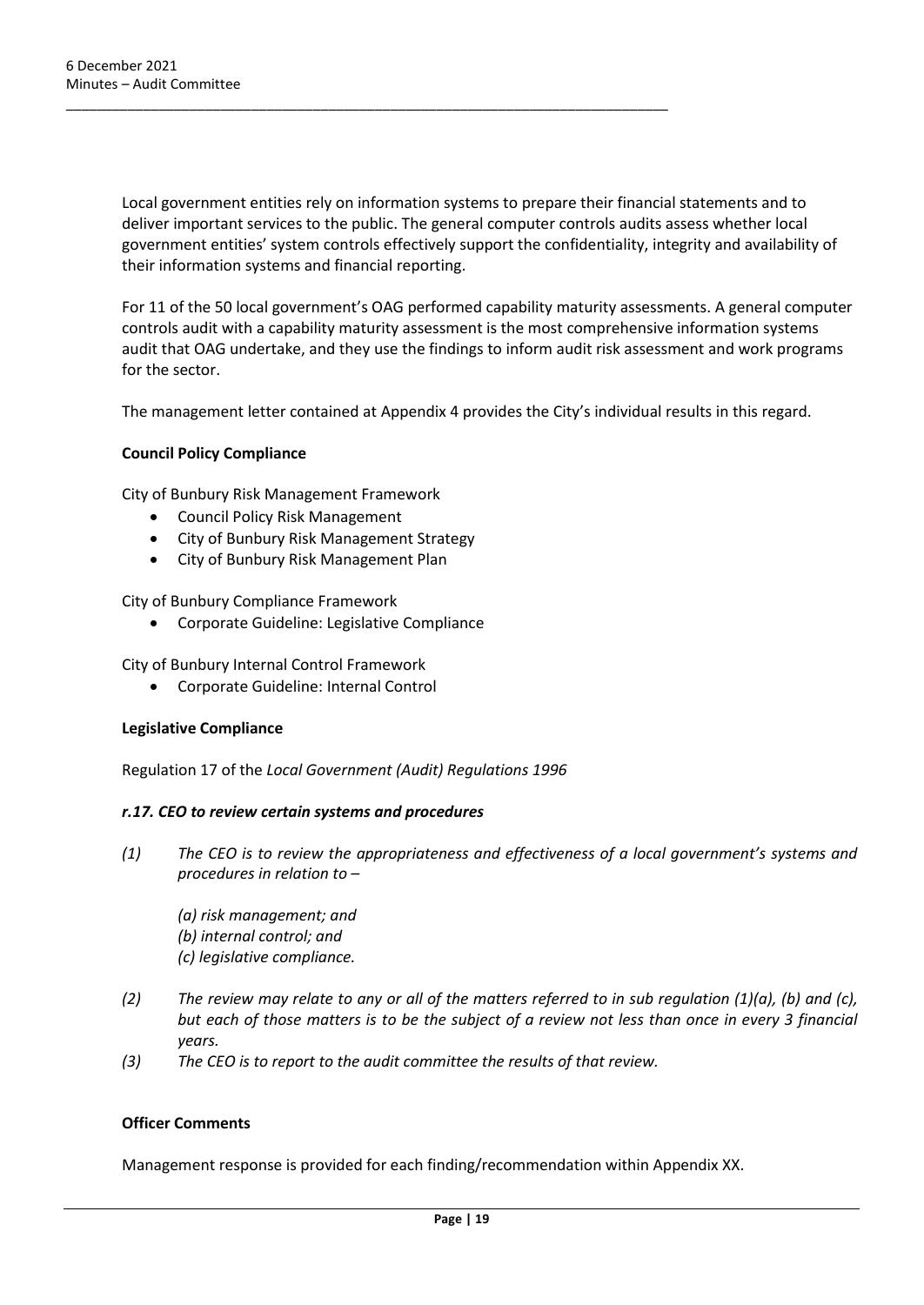**Analysis of Financial and Budget Implications**

N/A

#### **Community Consultation**

N/A

#### **Councillor/Officer Consultation**

This matter is presented to the Audit Committee for information.

\_\_\_\_\_\_\_\_\_\_\_\_\_\_\_\_\_\_\_\_\_\_\_\_\_\_\_\_\_\_\_\_\_\_\_\_\_\_\_\_\_\_\_\_\_\_\_\_\_\_\_\_\_\_\_\_\_\_\_\_\_\_\_\_\_\_\_\_\_\_\_\_\_\_\_\_\_\_

#### **Applicant Consultation**

N/A

**Timeline: Council Decision Implementation**

N/A

#### **Outcome of Meeting – 6 December 2021**

Mr Barratt queried whether the Essential Eight Maturity Model would be applied in future in relation to Cyber Security at the City, to which the Manager Strategy, Performance and Digital responded yes, with maturity level 1 to be the original target for the City.

The executive recommendation as printed was moved by Cr Kozisek and seconded by Cr Plumb and was **CARRIED** unanimously as follows:

#### *That the Committee:*

- *1. Note the recommendations and management response for the Cyber Security Audit undertaken by the OAG (Appendix 4); and*
- *2. Note the recommendations will be included in the City's Audit Findings Database that is periodically presented to the Audit Committee for information.*